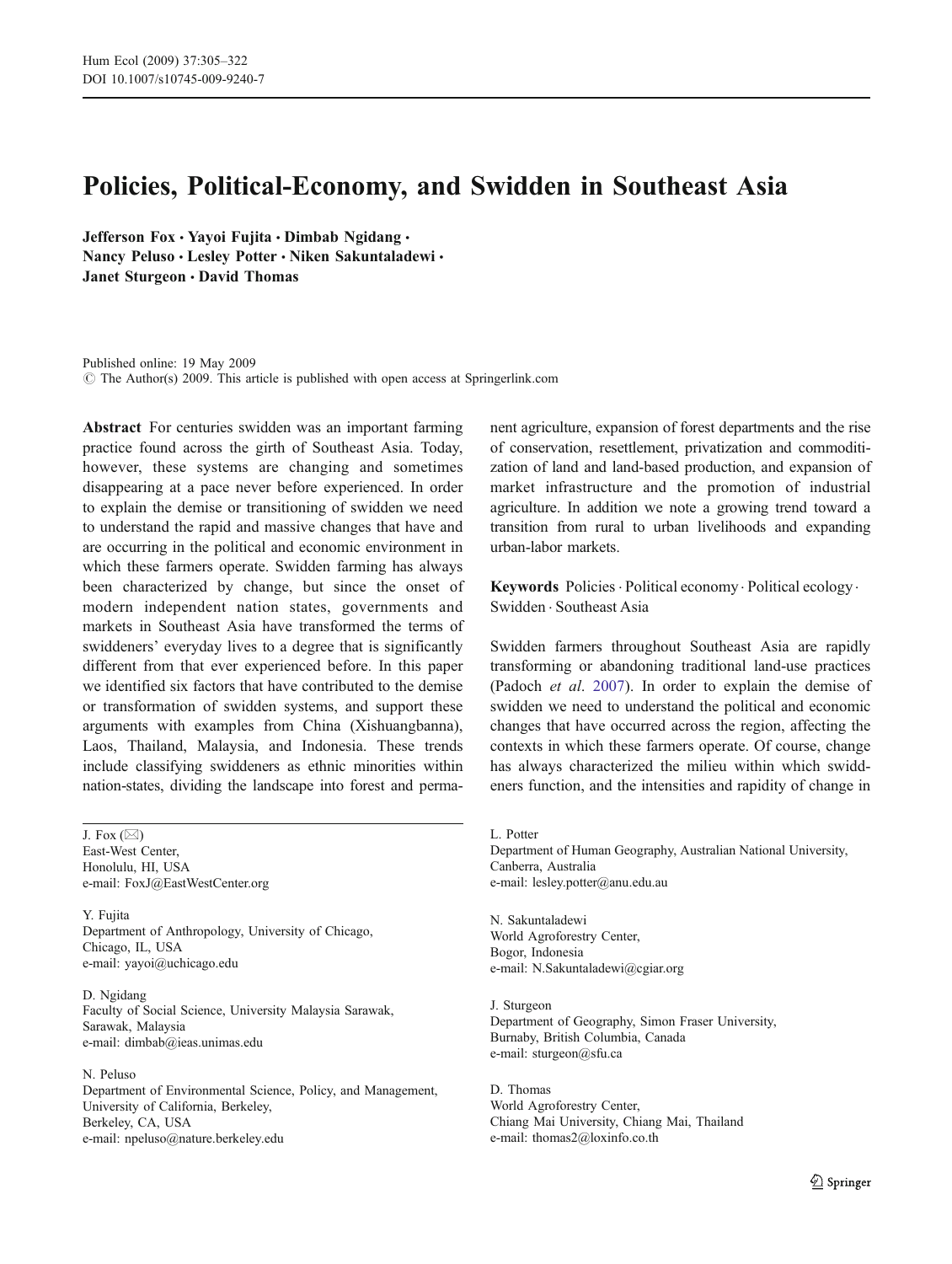

Fig. 1 Location of case studies in Southeast Asia

the political–economic contexts of swiddeners' everyday lives were particularly significant during the colonial era (Wolf [1982](#page-17-0); Anderson [1991](#page-14-0); Scott [1976](#page-16-0); Thongchai [1994](#page-17-0)). However, since World War II, swiddeners' everyday lives have been transformed to a greater degree. The ways in which national policies and development practices have affected swiddeners and swidden cultivation, and the ways swiddeners have responded or contributed to these political economic transitions of the last half-century, need to be understood in the context of broader political–economic and political–ecological transitions.

We discuss six trends we contend have affected the practice of swidden agriculture in Southeast Asia and support these arguments with examples from China (Xishuangbanna), Laos, Thailand, Malaysia, and Indonesia (Fig. 1). These trends include: (1) classifying swiddeners as ethnic minorities within nation-states; (2) dividing the landscape into forest and permanent agriculture; (3) expansion of forest departments and the rise of conserva-

tion; (4) resettlement; (5) privatization and commoditization of land and land-based production; and (6) expansion of markets, roads, and other infrastructure and the promotion of industrial agriculture. In addition we note a growing trend toward a transition from rural to urban livelihoods and expanding urban-labor markets. These trends are not arranged in order of importance.

There are exceptions to the ways in which these largescale influences have played out across space and time in the region—including how and when they have been resisted, thwarted, or modified—but it is indisputable that they have caused a decline in the practice of extensive forms of swidden agriculture. These forces have articulated with other large-scale processes such as the rise and integration of policies and practices associated with the spread of capitalist production and trade, scientific and bureaucratic land management, government by nationstates, the involvement of non-government organizations of many types in environmental governance, and urbani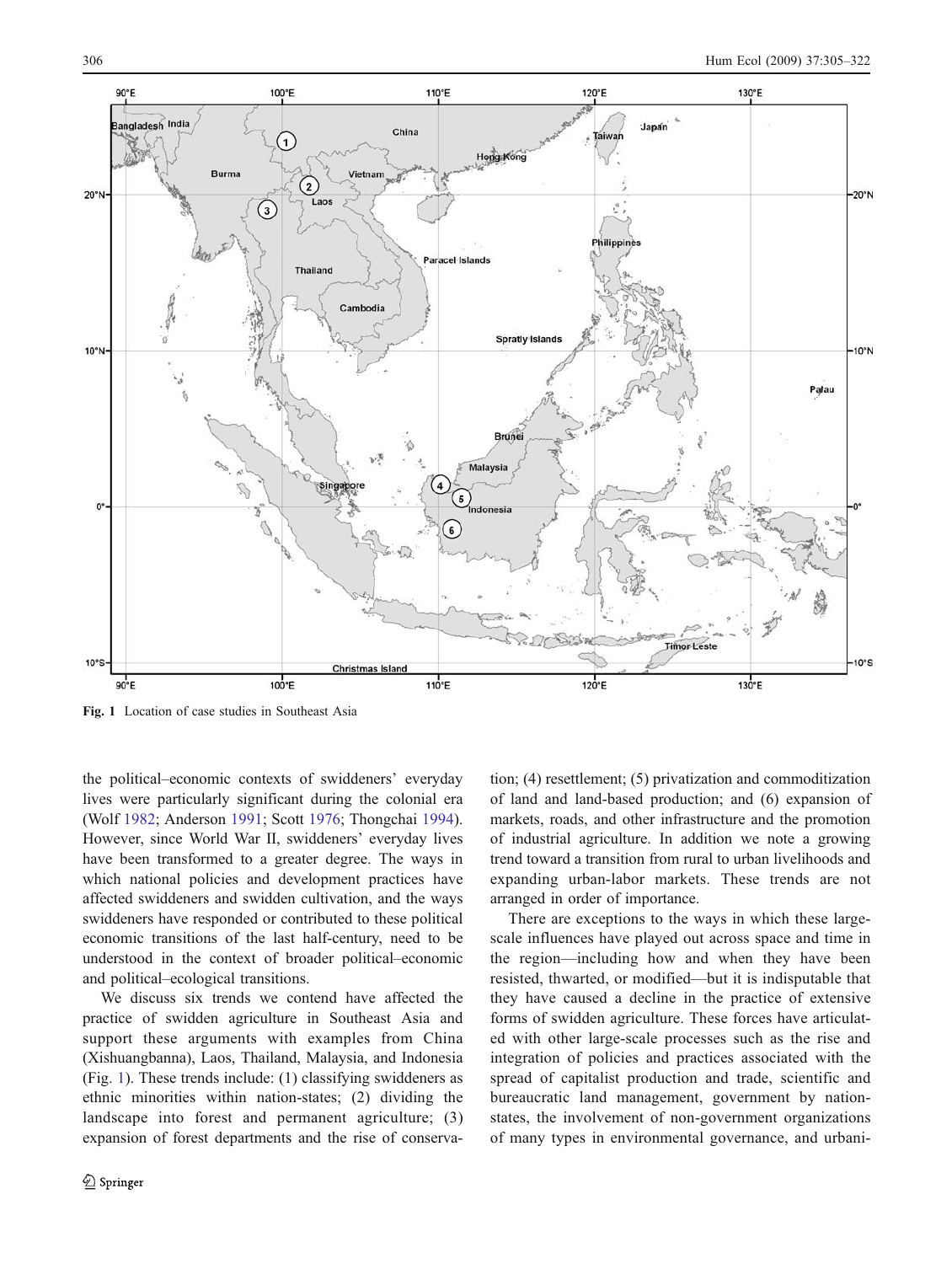zation. We contend also that the serial emergence of forestry and conservation for development, the promotion of large-scale state or corporate-controlled industrial agriculture (as a means of both resource stabilization and state accumulation), and other discourses of development have affected swidden agriculture in a multitude of ways, sometimes positively for its practitioners, but often to their detriment.

In this essay, we explain why the practice of swidden cultivation has been declining in Southeast Asia and how states and other international actors have contributed to this trend. The intent is not to suggest a relentless and unopposed steamroller of anti-swidden policies and practices emanating from international and national state institutions, but rather to suggest that swiddeners in different nation-states of the region are being affected by similar policies and forces. When, and under what specific historical and geographic conditions, these policies and programs have interacted with other socio-economic and cultural forces varies. The paper is closely related to the following article in this special issue by Cramb *et al.* on the implications of the demise and transformation of swiddening for people's livelihoods.

## Classifying Swiddeners as Ethnic Minorities Within Nation-States

Since WWII and the rise of nation-states in Southeast Asia and elsewhere, swiddeners have been classified as ethnic minorities. Many of the region's peoples from lowland or settled agricultural societies control national governments and constitute ethnic majorities in "national" population counts. This does not mean that all minorities are swiddeners, but rather that most swiddeners are minorities. Examples include Dayaks in Indonesian and Malaysian provinces of Borneo; Orang Asli in Peninsular Malaysia; Akha, H'mong, Lisu, Khmu and others in southwest China and mainland Southeast Asia; and Bataks and Tagbanua in the Philippines. National scale resettlement programs that bring lowlanders into swiddeners' former territories may also make the latter into minorities in their own regional homelands.

National-level ethnic minorities are often treated in ways that make them out to be backward and in need of "help" from both more modern nation-states and development projects (e.g., Li [2007,](#page-15-0) Denton [1997](#page-15-0), Tsing [1993](#page-17-0), and Dove [1988\)](#page-15-0). In China, Vietnam, and Laos, the official view of shifting cultivation was influenced by a Marxist/Stalinist view that swiddening represents a primitive "stage" in a social evolutionary perspective that associated modes of production with ethnicity (Jamieson [1991](#page-15-0), Rambo [1995](#page-16-0), Sturgeon [2005,](#page-16-0) Cramb et al. [2009](#page-15-0)).

As we show in the second half of this paper, national states have increasingly asserted control over swidden lands and the people who farm them, often completely or partially dispossessing the peoples who depend on them. Only recently, for example, has the Thai government begun to recognize the citizenship rights of ethnic minorities who live in upland areas and practice swidden agriculture. Even today many people are officially assigned "mountain minority" identity status, under which their movement and access to government programs and land are restricted. While such intermediate status provides access to some social services, all those with less than full citizenship have no voice or representation in political systems, and are constantly subject to paying often heavy "transaction costs" to "stay out of trouble" (Thomas et al. [2008,](#page-17-0) Sturgeon [2005](#page-16-0)). Some of the long-standing modes of struggle between lowland and upland groups, the primitivizing of upland groups by lowland groups and state agencies, and the misunderstandings and conflicts over the resources used by upland groups remain problematic. In many cases, these beliefs aggravate and animate the policies and practices of Southeast Asia state actors and corporate entrepreneurs in areas that once were or still are occupied by swiddeners.

Thailand may be an extreme case, but across the region official demonization of swidden agriculture is often conflated with negative assessments of the ethnic minorities who practice it. The translations of these assessments into policy documents, laws, practices, and attitudes have ranged from the tagging of swidden cultivators as "lower quality people" in Southwest China to "isolated backward populations" in Indonesia (Li [1999](#page-15-0)). The use of such terms and ideas render swidden agriculture not only a primitive practice, but articulate with the treatment of swidden cultivators as primitive peoples—a concept that can be turned to advantage in some cases (Tsing [1999](#page-17-0)), but generally works against an understanding of swidden cultivation on its own terms (Li [1999;](#page-15-0) Scott [1998](#page-16-0)).

## Division of the Landscape into Forest and Permanent **Agriculture**

A second trend related to the political economic marginalization of swiddeners is that land policies and laws governing access to and control of land both limit areas where swidden agriculture can expand and take away existing swidden fallows. Many countries in the region have laws that criminalize swidden cultivation (Peluso and Vandergeest [2001\)](#page-16-0). Many of these laws have been on the books for a century or more. In the Philippines the Forest Regulation of 1873 contained a clause banning caingin (the term for swidden); and in Indonesia, swidden cultivation was prohibited by ordinance in 1874 and villagers were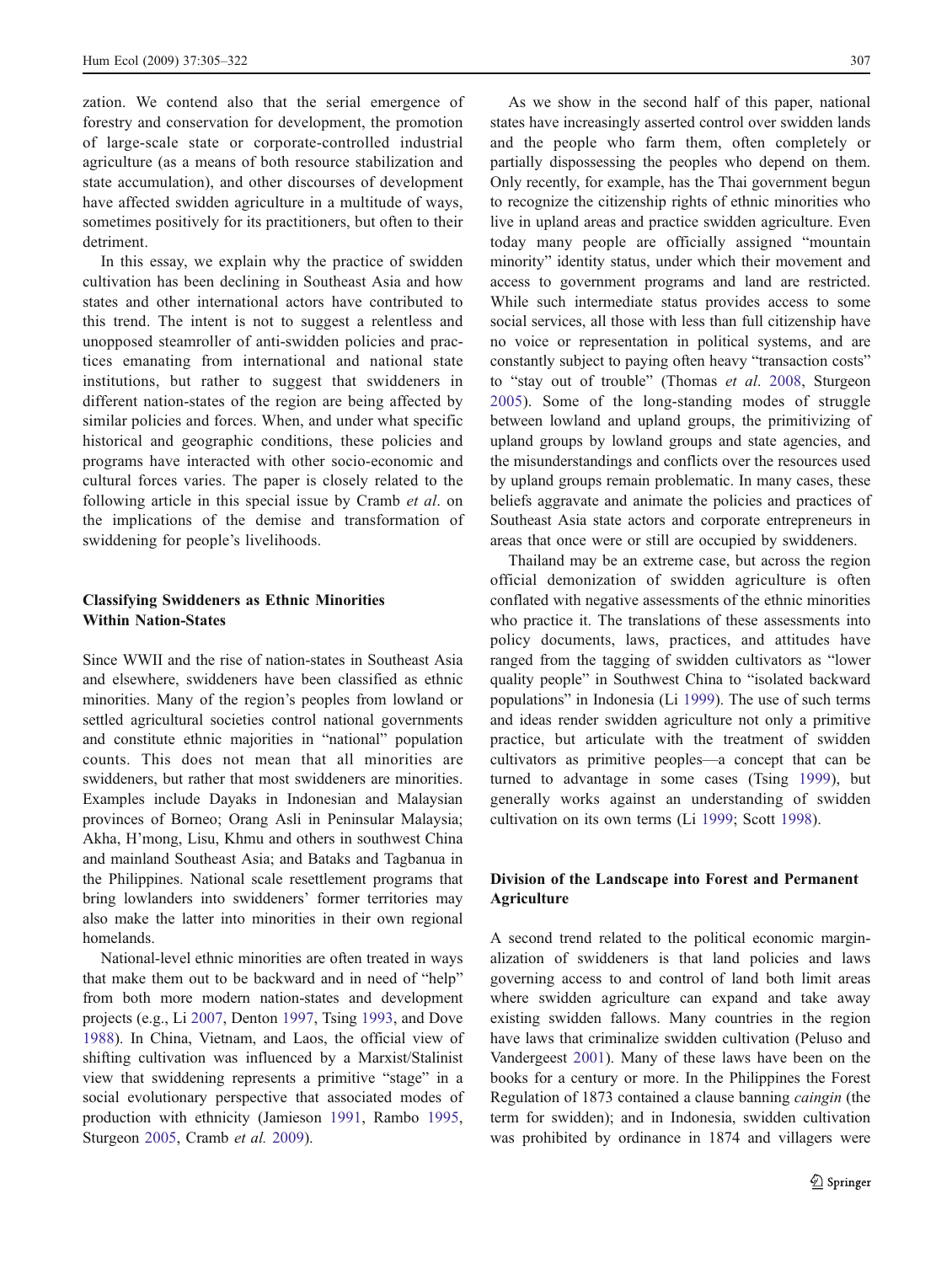required to obtain official permission before clearing forest to extend village agriculture (Potter [2003:](#page-16-0) 37–8, Li [2007:](#page-15-0)39). In the past many of these laws were not or could not be enforced. Sometimes local government officials were sympathetic with swiddeners and did not enforce these laws, knowing that no viable alternative land-use practices or alternative income sources existed for them; people had few other livelihood choices (e.g. De Haan [1929,](#page-15-0) for South and East Borneo). Today, with the development of roads and market infrastructure and the expansion of capitalism through the farthest reaches of the region, alternatives exist. New permanent land uses and zonings are insisted upon by governments, pushing swidden farmers out by laws and policies that criminalize swidden agriculture and alternative land-use options; at the same time urban and rural wagelabor opportunities are pulling swidden farmers—or at least some members of their households—away from agricultural livelihoods (Fox [2000;](#page-15-0) Rigg [2006](#page-16-0)).

Swiddening is an agroforestry system; it is neither agriculture nor forestry but a comprehensive landscape management system that operates on a timescale that cannot be captured by a snapshot of a forest or field. Understanding swidden requires a long-term view of the changing agrarian environment. Different types of field crops and tree species occupy a single plot of land, changing over time. The development of professional forestry and the division of rural landscapes between "forests" and "agricultural lands" artificially split swidden landscapes between forest and agriculture institutions (Agrawal and Sivaramakrishnan [2001](#page-14-0)). This division between forests and agricultural lands has worked against the practice and understanding of swidden (Peluso and Vandergeest [2001](#page-16-0); van Noordwijk et al. [2008\)](#page-17-0). The division was made generally without serious consideration of what would or should happen to the largest physical portion of swidden agroforestry farms—the fallows. With fallows ranging from heavily managed clusters of economic trees and food crops to minimally managed secondary forest, they pose a dilemma to government agencies trying to classify them as forest "in the making" or agriculture "in transition".

Most Southeast Asian national governments do not recognize swidden fallows as part of the agricultural landscape but rather classify fallows as forests (perhaps "degraded") or "abandoned" land. Some countries (e.g., China, Vietnam) allow private individuals to manage forest lands (usually as long-term leaseholders rather than private landowners). Others (e.g., Thailand) do not legally allow smallholders to own or manage forest land at all or only minimally. Some countries (e.g., Vietnam) allow smallholders to manage land zoned as forests, but revoke this right if smallholders use the forest for swidden (1991 Forest Law, Decree 02/CP). The inability legally to access fallows

classified by the state as forests forces farmers to either illegally reopen their fallow fields or to practice permanent cultivation. Land laws that restrict the use of land to either permanent agriculture or forestry also deny swiddeners the opportunity to take part in decisions about land-use transformations of these lands.

### The Expansion of Forest Departments and the Rise of Conservation

Related to the division of agrarian environments into forests and agriculture, the expansion of forest departments and the rise and expansion of conservation organizations have also affected swidden cultivation in Southeast Asia. More territory across the region has been reserved or gazetted as national or "political" forest since the end of WWII than ever before, although some parts of the region had large forestry departments during the colonial period (e.g., Java, Malaya, Vietnam). Peluso and Vandergeest [\(2001\)](#page-16-0) showed that Java and the Federated Malay States reserved significant areas of land as state forest during the colonial period in what are today parts of the countries of Indonesia and Malaysia. In contrast, colonial-era Sarawak, Siam, and Kalimantan had minuscule percentages of their land areas reserved (see also, Potter [2003](#page-16-0)).

Forestry's role as a key player in the bureaucracies of new nation-states was positively influenced by the post WWII boom in timber demand and the rise of international timber markets; in some places forestry became one of the most powerful ministries. In the Philippines, for example, 55% of the country's total land area is managed under the authority of the Forest Management Bureau; in Thailand the Royal Forest Department today administers 40% of the nation's land area; and in Indonesia, approximately 70% of the nation's land is under the Ministry of Forestry (Poffenberger [1990](#page-16-0): 7–8, McCarthy [2006](#page-16-0)). Post-colonial forest management authorities in these countries oversaw the massive expansion of national production and protection forests, the implementation of fast-growing timber and pulp plantations, development of industrial forestry policies, and in concert with these new land uses, the wide-spread criminalization of swidden cultivation (see, Vandergeest and Peluso [2006](#page-17-0); Majid-Cooke [2006](#page-15-0); Ngidang [2002](#page-16-0); Ross [2001;](#page-16-0) Dauvergne [1997](#page-15-0)).

The incursion of national states into swiddeners' active farm plots and forest fallows, and the states' claims to forests led to a great deal of degradation as well as controversy over legal and illegal logging and the conversion of forests to monoculturally produced estate crops. More importantly, the blame for degradation was largely directed at swiddeners, rather than at the loggers and industrial forestry developers (pulp and paper) who cut, cleared, and degraded the forests extensively. Scholarly accounts have repeatedly shown that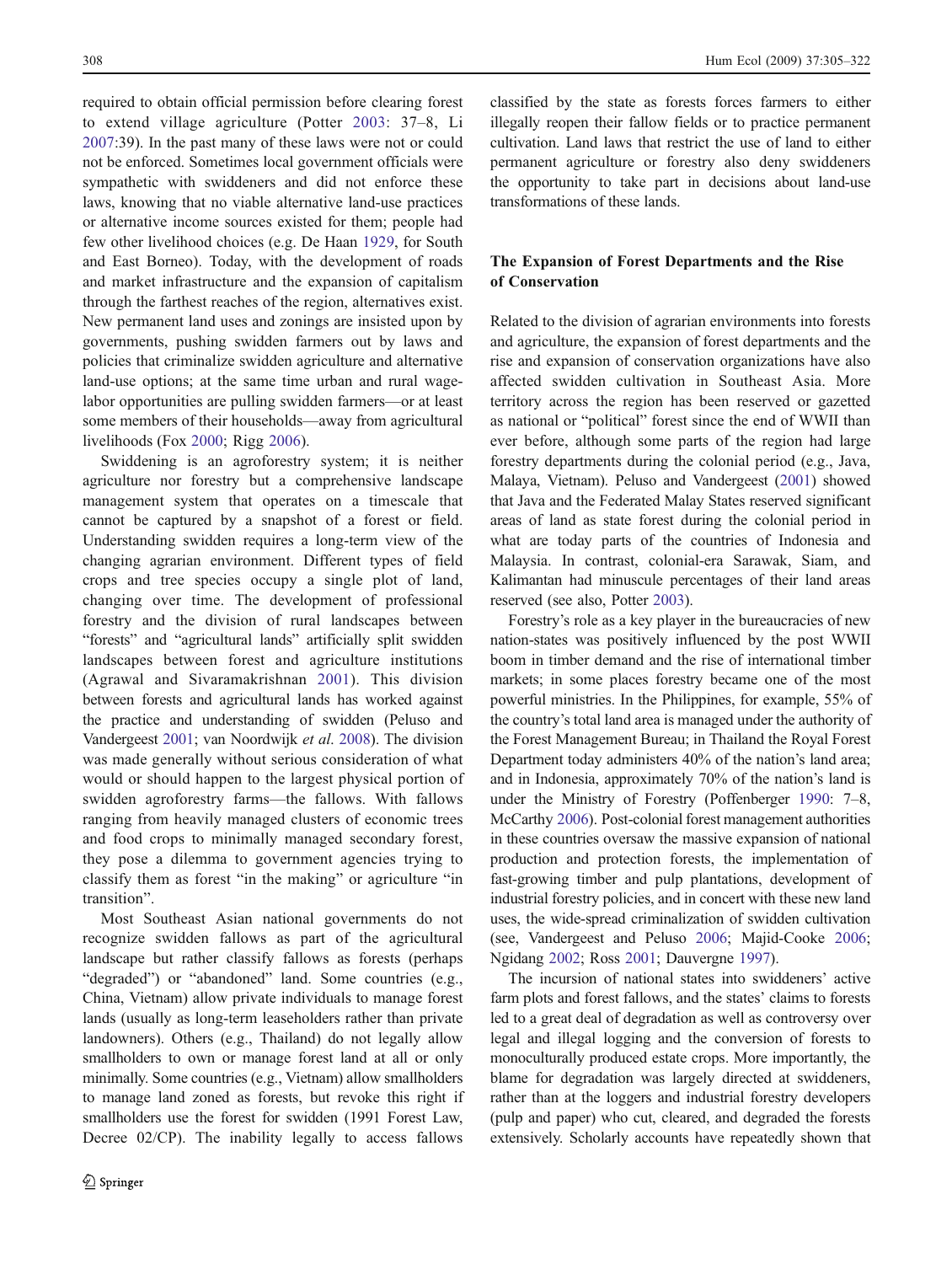greater degradation was caused by these industries than by swiddeners (Thapa and Weber [1991](#page-16-0); Thiesenhausen [1991\)](#page-16-0) but most national policy-makers and international practitioners have continued to publically blame swiddeners (see also, cites on fires: Dennis et al. [2005;](#page-15-0) Brookfield et al. [1995](#page-15-0):172; Rigg [2003](#page-16-0):298).

The rise of conservation, particularly after the 1980s, created new state and international controls on forests (in law and policy, at least) for conservation and nature preservation. Again, these ideas were not technically new; there were protection forests under colonialism in Java and nature monuments or nature reserves, or even calls for protecting certain species such as birds of paradise (Boomgaard [2005](#page-14-0); Cribb [1997;](#page-15-0) Grove [1995](#page-15-0); Peluso [1992\)](#page-16-0). However, two things have been different since the 1980s.

First, the rise of institutionalized conservation funded by wealthy, Northern-based interests, benefited from and contributed incentives to the implementation of authoritarian national policies in the capitalist economies of Malaysia, Indonesia, Thailand, and the Philippines, and later, in transitional economies of Vietnam, China, and Laos. To this end, for example, national parks were forcibly enacted on lands that were formerly the swidden fields and fallows of local people in northern Thailand (e.g., Doi Inthanons, Doi Suthep), Indonesia (e.g., Kerinci Seblat, Kutai, Gunung Rinjani, etc.), and Malaysia (e.g., Mount Kinabalu, Mulu, Loagan Bunut, etc.(see Ngidang [2005](#page-16-0); Liam [2005](#page-15-0)). In the socialist states of China, Vietnam, and Laos, the top-down nature of government authority led to conservation gaining ground in policy and law, where nature reserves and national parks were imposed (Long et al. [1999](#page-15-0)). However, in all of these places, the extreme territorial exclusions imposed by or desired by "big conservation" interests could neither be realized in their entirety nor were they entirely supported by everyone in government, international development agencies or local NGOs. In the early years of conservation's rise in the region, China, for example, was reluctant to take away people's sources of welfare and implemented different sorts of policies for governing and limiting access to forests (Sturgeon [2005](#page-16-0); Menzies [1994](#page-16-0); Grinspoon [2002](#page-15-0)). In Laos, Indonesia, and elsewhere the state often lacked the budget and people necessary to enforce protected areas on the ground; the task was made more difficult when members of the military were implicated in the theft of timber and other products from within protected areas (Obidzinski et al. [2007](#page-16-0); McCarthy [2006](#page-16-0); Peluso [1993](#page-16-0)).

Second, these particular trends were further exacerbated by the region's geographies of power alluded to above: people from lowland-based, wet rice growing societies tended to rise to government power while minorities in the uplands were increasingly the sole occupants of areas with remaining forest cover (Li [1999;](#page-15-0) Vandergeest [2003;](#page-17-0) Belsky [2008\)](#page-14-0). Both sets of groups had different but unequal sorts of power—the former had the power of law, policy, and states backed by military and police power, the latter the power of presence in uplands distant from the seats of government and the related ability in some cases to resist and contest the claims of the national states and international conservationists. The growing ability of the state to police boundaries and to enforce policies, however, has made it increasingly difficult for upland swidden farmers to resist. In a paradoxical manner, as well, the emphasis on community forestry as a way of protecting upland people's rights has had the effect Walker called "arborealization" of the uplands—an emphasis on tree-growing practices to the detriment of field agriculture or field cycles in swidden agriculture (Walker [2004\)](#page-17-0). This affects the capacity of swidden cultivators to grow their own food as less land is available for agriculture, and also has effects on internal differentiation and the livelihoods possible from tree plantations as farmers able to expand or consolidate land holdings under trees may acquire even more capital to expand their landholdings further.

#### Resettlement

Resettlement is another regional trend affecting the practice of swidden cultivation. This takes various forms: swiddeners may be moved out of the uplands (see case study from Laos) or out of forests or away from international borders. Or, lowland peoples might be moved into the uplands, into swiddeners' territories, as it were (Elmhirst [1999](#page-15-0); Uhlig [1984;](#page-17-0) Vargas [1985;](#page-17-0) Hardy [2003;](#page-15-0) Peluso and Vandergeest [2009\)](#page-16-0). The reasons for the latter policies and practices were varied and related to other trends. Many governments had long wanted swiddeners to settle down and practice sedentary agriculture (Wadley [2003](#page-17-0); Wadley and Eilenberg [2005](#page-17-0); Potter et al. [1995;](#page-16-0) Vargas [1985](#page-17-0); Dove [1983](#page-15-0)). Government agents sometimes claimed that farmers resettled from lowlands could serve as examples to swiddeners, showing them "how to do settled agriculture." Of course, where there is not enough water for irrigation or the soils are unsuitable, these upland environments cannot support the kinds of settled agricultural systems one finds in more fertile and well-watered lowland environments or in hill areas endowed with deep volcanic soils. Research has shown, time and again, that many upland environments are unsuited to repeated annual cultivation of field crops on the same plots of land (Dennis and Colfer [2006](#page-15-0); Chokkalingam et al. [2005\)](#page-15-0).

A second reason that lowland people have been resettled in uplands is to relieve poverty and population pressure on land in densely populated and land-poor lowland parts of the country. The transmigration projects of Indonesia, the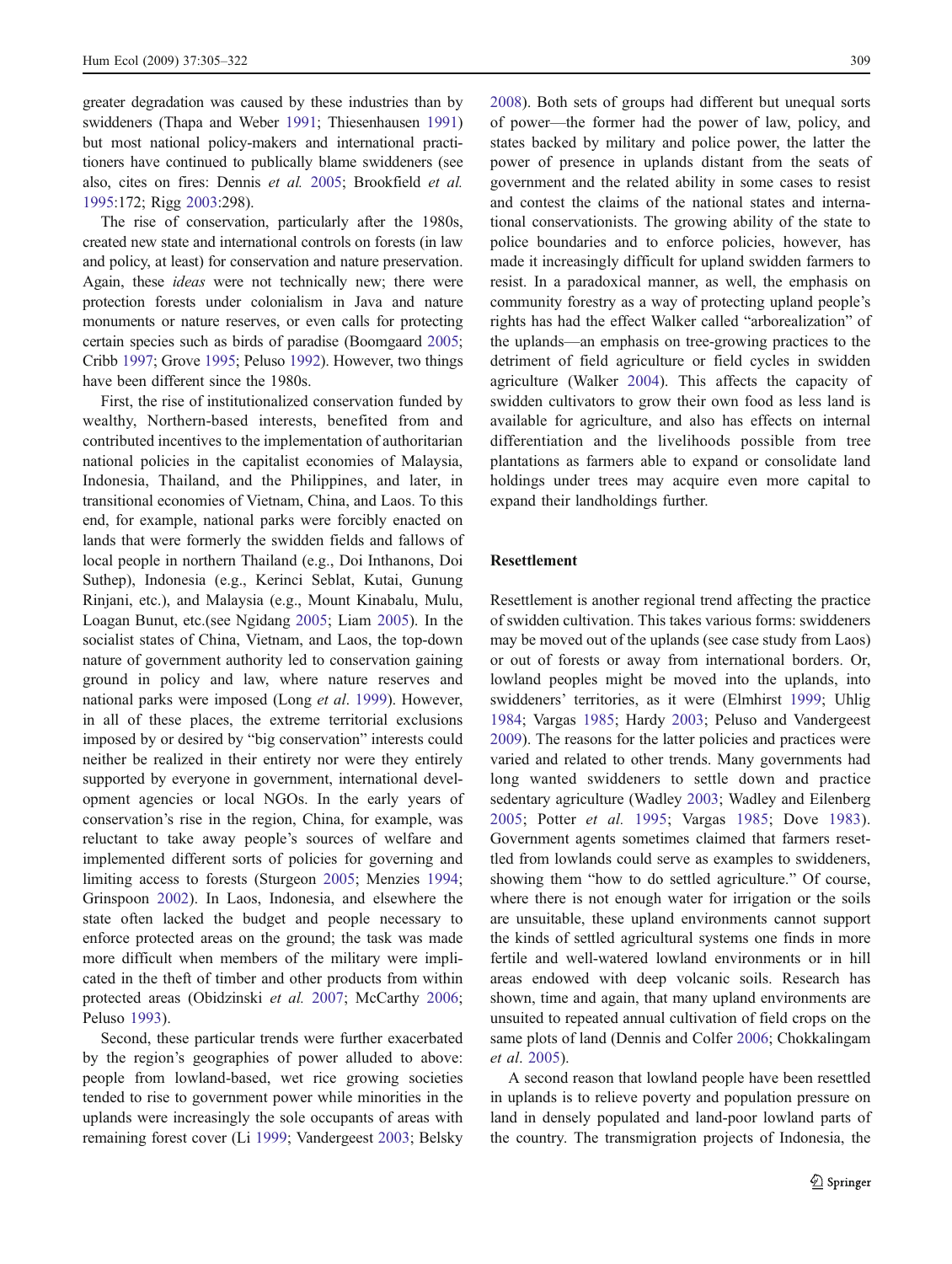resettlements in Vietnam, and the opening of roads to encourage agricultural colonization and development in the Philippines and Thailand are all examples of this form of national scale "agrarian reform." As has been amply shown by the critical literature on transmigration in Indonesia, these projects often cause more forest to be cut down in a single swoop than swiddening, whether in the preparation stage or by the colonists themselves, causing rapid degradation (Rich [1995](#page-16-0); Elmhirst [1999\)](#page-15-0). If projects include the construction of roads (which most do) there is more intense (and longer term) degradation associated with roads than with swidden, including the "following" of logging roads by second and third waves of swiddeners and spontaneous migrants (Brookfield et al. [1995\)](#page-15-0). If they do not include the construction of appropriate roads, transmigrants in converted forest areas often fail because they do not have sufficient access to markets. They are also often in trouble because they are required to do permanent agriculture for their food crops in addition to the cultivation of tree crops in a number of plantation-based land management systems. As mentioned above, upland soils are often unsuited to continuous cultivation of field crops. Thus it was also widely documented in Kalimantan that transmigrants were often displaced by the very conditions of their transmigration projects and subsequently learned to swidden from local people (Hidayati [1994](#page-15-0); Abdullah [1996](#page-14-0)).

Sometimes resettlement goes "downhill" and swiddeners are resettled out of upland areas and away from forests and borders. In such cases, swiddeners may have been dispossessed because their lands were appropriated by state agencies for the resettlement of lowland peoples (e.g., Indonesia, Philippines). This was a common counterinsurgency strategy in Malaya, Sarawak, Kalimantan, and Thailand in the Cold War era of regional insurgencies (Peluso and Vandergeest [2009;](#page-16-0) Sioh [2004](#page-16-0); Osborne [1965](#page-16-0)). The swiddeners may be permitted to move slowly, over a period of years, which might make it easier for them to adapt to new circumstances, especially if they are provided with new land. In some cases, governments or projects set compensation rates, although people invariably complain these are extremely low and their land and trees undervalued. Many times, people never receive compensation because of corruption at some level of government (Zaman [2002\)](#page-17-0). In the "Grain for Green" program in China, people were to be compensated for letting their agricultural land be planted in trees and subsequently moved from the jurisdiction of agriculture to forestry. However, many villagers complained they were not compensated for all or even part of the eight years they were supposed to be, and they were simply dispossessed of much of their land while remaining in place (see case on Xishuangbanna below).

# The Privatization and Commoditization of Land and Land-Based Production

The political–economic marginalization of swiddeners has been significantly affected by the extension of capitalist relations and changes in capitalism itself that have driven the privatization of land and increased the amount of commercial agriculture and industrial tree-farming by corporate and government groups, entrepreneurial farmers, and smallholders. This is perhaps the most basic factor affecting the availability of land for swidden, particularly on land that has not been locked up in political forests and protected areas (e.g., Brookfield et al. [1995;](#page-15-0) Colchester et al. [2006](#page-15-0); Brown [2003\)](#page-15-0). The ability to formally privatize land (i.e., not just to enclose it for capitalist production) is a result of the establishment and implementation of national laws and policies that recognize and enforce Western-style, state-authorized, private property rights at the expense of communal and plural systems of tenure. These laws affect the recognition of private property ownership and allow state authority to supersede local authorities.

In Indonesia, for example, the Basic Agrarian Law of 1960 had provisions to recognize customary land rights but key implementing regulations were left ambiguous. Under the 1967 Forestry Law, the Forest Department claimed jurisdiction over a large portion of the nation's total land mass and recognized customary land holdings only when they did not conflict with the department's objectives and regulations (Moniaga [1993](#page-16-0)). The revised Forestry Law, No 41 of 1999, has been equally ambivalent about customary rights. It ruled that indigenous people could "manage forest according to the prevailing adat (customary) law" (Chapter IX, Art.67) and suggested that a Government Regulation would be issued to clarify the position, but this has not yet happened. Under the Law, severe sanctions exist against individuals who burn forests, thus proscribing (though not preventing) swidden practices [Art. 50 (3) d; Art.78 (4)].

Laws such as these provided Indonesian administrators with the ability to dispossess people and move them at will. Li ([2007\)](#page-15-0) in her study of Central Sulawesi, Indonesia, cited one study that found "land allocated to large-scale plantations was 1.2 million hectares; land allocated to timber concessions and industrial timber plantations was 2.2 million hectares; land under protected forests and wildlife reserves was 2.5 million hectares; and land granted as mining concessions was 1.1 million hectares. Thus the total 'state' land officially allocated was 7 million hectares, although the total land area in the province is only 6.8 million hectares (Li [2007](#page-15-0):99). Stories similar to this have been told about Indonesian forestry for years (see Manning [1971;](#page-16-0) Barber and Churchill [1987;](#page-14-0) Moniaga [1993](#page-16-0)). In a similar study of Ratanakiri Province in Cambodia, Butterfield [\(1997](#page-15-0)) found that 130% of the province's land area has either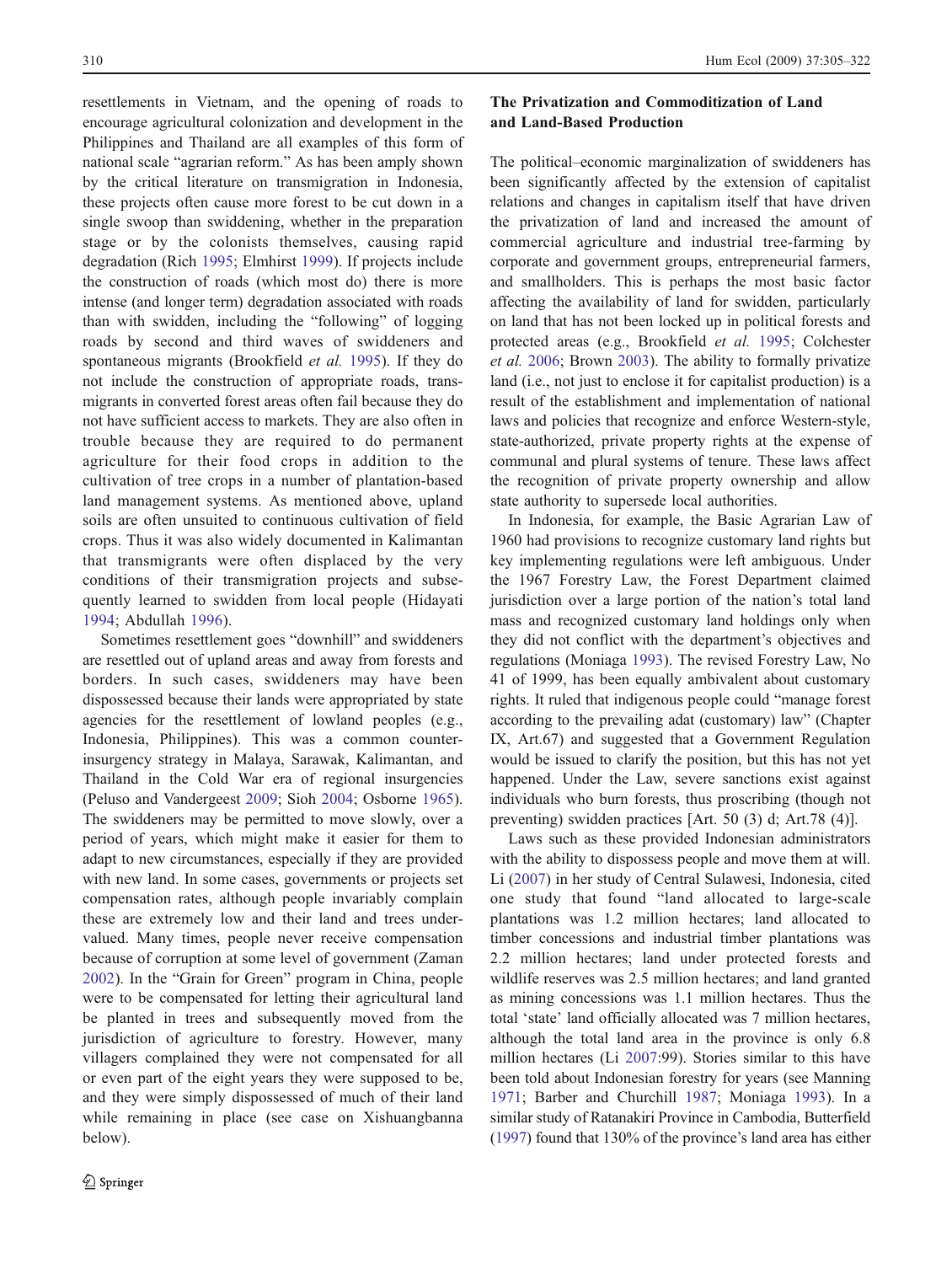been granted as concessions or placed in protected status. Conflicting government allocations like these make no concession to the claims and rights of people living in these areas long before modern states even existed.

Smallholders are also interested in making private claims to land. In her narrative of how the swidden lands of farmers in the hills of Sulawesi became private property, Li ([2007\)](#page-15-0) argues that until the 1970s absolute landlessness was unknown because farmers without paddy could access forest land on hillsides to use for swidden. In the 1970s and '80s, the Forest Department openly took over this land and allocated forests to timber corporations for logging, or designated them conservation areas (or protection forests). The closing of the local forest frontier created the conditions for a landless class to emerge. A second phase arose in the 1990s as upland farmers began to plant cacao on the land they had previously used for swiddens. By planting a perennial, long-living tree crop, they effectively excluded the kin and neighbors who had shared customary rights to use this land on a seasonal basis (see also Cramb et al., this issue). Once farmers planted their former swiddens with cacao, they treated both the cacao and the land as private, individual commodities that could be readily sold.

Though new regulations were setting the terms for private property registration, recognition, and transfer, many informal arrangements emerged as well. In Sulawesi, for example, farmers could sell undocumented lands by arguing that their labor invested in land improvements created enduring rights. Officials responsible for land affairs sometimes recognized this principle by issuing an official letter witnessed and stamped by sub-district heads (Li [2007](#page-15-0)). By making these transactions official (though illegally), district officials effectively acknowledged the customary rights of the land seller. Villagers in Riau province could obtain "land certificates" by paying a fee to both the village head and sub-district chief (Potter and Badcock [2004](#page-16-0)). These certificates enabled them to sell their land to incoming migrants, though both buyers and sellers recognized that such certificates did not constitute legal title, and that they could be easily ignored or circumvented when more powerful claimants appeared. This suggests one reason for selling land: "insecure tenure increased the temptation for highlanders to sell their land while they could, before a more powerful party took it from them" (Li [2007:](#page-15-0) 104). Stories of such informal or emergent land markets where none existed previously abound across the region (e.g., Vandergeest [2003](#page-17-0); Menzies [1994\)](#page-16-0).

The socialist countries, China, Vietnam, and Laos, passed through a period of collectivization. The political and economic history of these countries of course differs from those without a socialist history, but they also differ amongst themselves in the timing and ways in which they opened their economies to world markets and provided long-term private usufruct rights to natural resources, especially land (Xu et al. [2005;](#page-17-0) Thongmanivong et al. [2005\)](#page-17-0). It is notable that today all these socialist countries provide stronger private usufruct rights to upland farmers for agricultural and forest lands than do the capitalist countries of Thailand, Malaysia, the Philippines, and Indonesia, though this does not mean that farmers can legally use these lands for swiddening (Rigg [2003\)](#page-16-0).

## Expansion of Market Infrastructure and the Promotion of Industrial Agriculture

Another effect of the spread of capitalist markets, institutions, and policies has been the expansion of market infrastructure and market opportunities and the promotion of industrial agriculture. State policies have supported markets and facilitated corporate and large scale private accumulation of capital through the expansion and upgrading of road, electricity, and telecommunication networks, and in providing tax breaks and other subsidies for investors in capitalist development (Glassman [2006](#page-15-0), Harvey [2003](#page-15-0)). These changes have played major roles in the demise of swidden agriculture. Thomas et al. [\(2008\)](#page-17-0) suggests that in Thailand the state had two primary objectives when it developed road networks across lands occupied by swidden farmers. These were to maintain national security near its borders with Laos and Myanmar, and to promote opium crop substitution programs. Roads, however, begat roads. The development of this infrastructure facilitated the emergence of smaller roads and new district or local marketplaces, and subsequently enabled the sale of more products from and to these interior areas.

The decline of swidden was not due simply to the introduction of "cash crops"; swiddeners were not new to commodity production: they had been collecting, producing, managing, and selling forest products (e.g., rattan, damar, and bird's nests) and growing pepper, gambir, fruit, coconut and rubber for a century or more. Swidden declined with the introduction of certain crops and their production under certain farming regimes. In the so-called Golden Triangle (Thailand, Laos, and Myanmar) government officials and international planners had been (and still are) concerned about swidden farmers growing opium in their swidden fields—even though some officials were players and partners in the opium trade. These concerns led to the implementation of various opium replacement policies and programs, beginning in the 1960s and continuing until today, as discussed in greater detail below.

Despite these challenges, international investment, expanded markets, and privatization policies have had another effect on swidden. The insertion into the landscape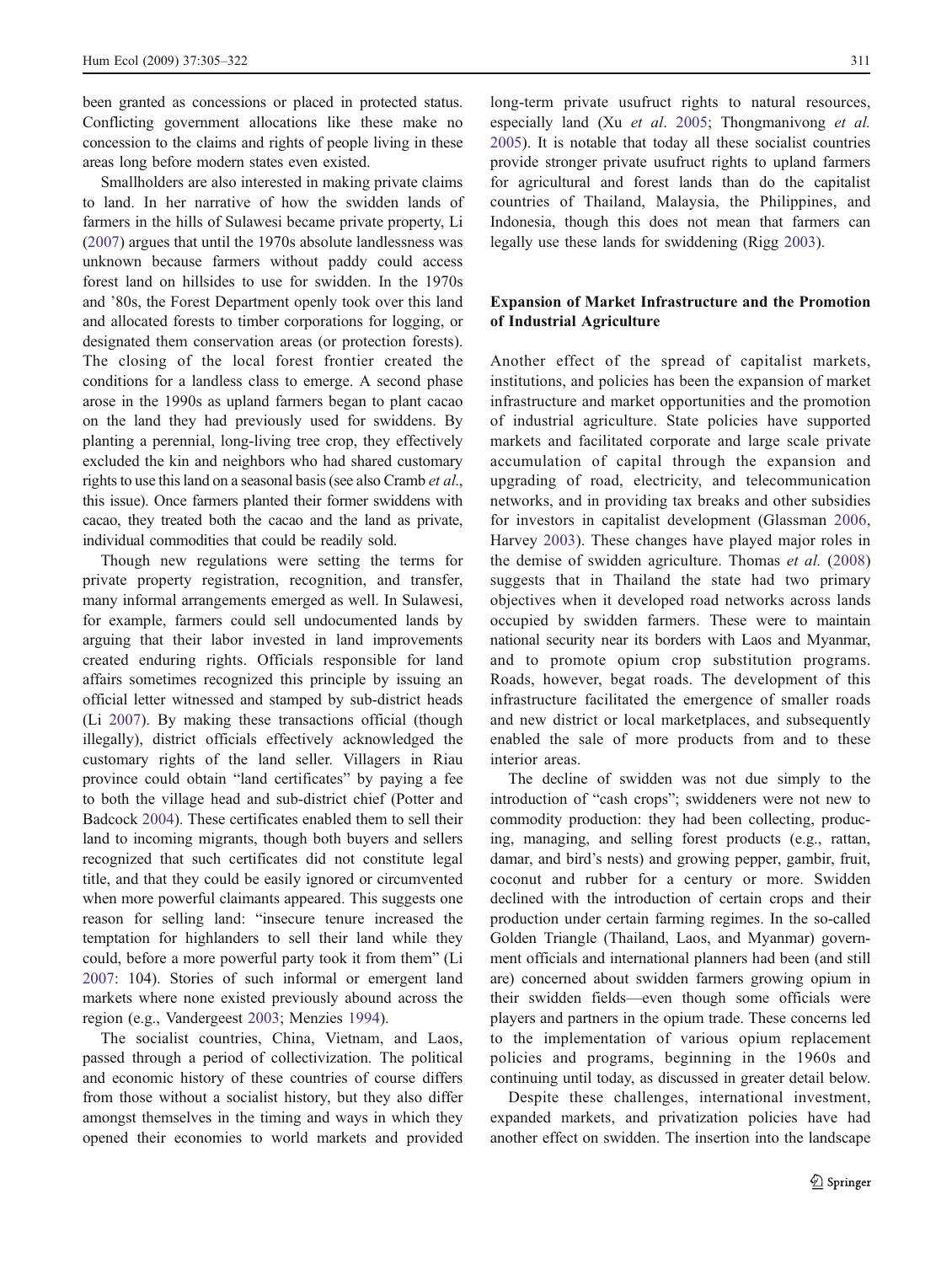of major tracts of industrial agriculture by both smallholders and corporate investors is a large and significant trend in the region. Farmers have been encouraged, enrolled, or seen opportunities to convert their land to commercial crops. Industrial agriculture has long-term effects on the land (see ecology articles in this issue). The most widely grown commodities include oil palm especially in Indonesia and Malaysia, industrial rubber in the entire region; and coffee and tea (particularly in Indonesia, Vietnam, Thailand, and Southern China).

Much industrial agriculture involves schemes for entrepreneurs, corporations or governments to gain control of swidden land. These range from outright dispossession of swiddeners to supposed "joint ventures" with corporate agricultural companies that take control of villagers' customary lands for a period of time as discussed in the case study from Sarawak below (see also Ngidang [1997](#page-16-0), [2002;](#page-16-0) Majid-Cooke [2003,](#page-15-0) [2006](#page-15-0)). The case study from Xishuangbanna demonstrates an alternative, more positive outcome of the spread of industrial rubber, where government policy enabled local people to transform their lands to rubber production. Smallholders receive the profits from their production and have long-term (30 year) renewable lease rights to their land.

## Shifting Rural/Urban Relations and Expanding Urban Labor Markets

The previous trends have largely entailed either enclosure or nation-states creating management territorialies, or both. These processes have frequently resulted in the dispossession of the swiddeners who once farmed those lands, if they didn't transform them into commercial growers or community foresters. So what happens to the swiddeners who actually lose access to their land or cannot continue to live by swidden agriculture alone or in combination with local off-farm opportunities? Rigg [\(2005](#page-16-0), [2006](#page-16-0)) has published critical work showing that for many rural people, agricultural livelihoods are no longer dominant in much of Southeast Asia, even for people whose primary residences are in rural areas. His case is made primarily for Thailand with strong data from Java and parts of the Philippines. Vandergeest ([2003\)](#page-17-0) and Walker [\(2004](#page-17-0)) have put forward similar data showing that upland people, especially in Laos and Thailand, are literally losing ground. As markets and physical infrastructures are developed and small-scale manufacturing, processing, transport and services along with them, more and more people are finding wage-labor opportunities in cities, along coasts, in commercial enterprises, and even overseas. Some younger generation people who would have inherited swidden or tree crop plots are choosing to seek other livelihoods in cities, towns, and other sites of production. Some are drawn to opportunities to work overseas, in Taiwan, Hong Kong, or Saudi Arabia. Rigg [\(2005\)](#page-16-0) presents some significant statistics on this point.

This movement to wage labor coincides closely with the displacement of these people and is part of the larger process of capitalist development of these economies. Though some work has begun on these shifting rural– urban relations, it is the least well understood aspect of the decline of swidden (Vandergeest [2003;](#page-17-0) Glassman [2006](#page-15-0); Nevins and Peluso [2008](#page-16-0)).

## Swidden Landscapes Changed Through Policy Initiatives: Some Examples

The second half of this article demonstrates in more detail some of the ways political–economic processes, policies, institutions, and practices have changed the former swidden landscapes of Southeast Asia.

Xishuangbanna, Yunnan, China: Industrial Production of Rubber

Before the 1949 Chinese Revolution, Xishuangbanna was a tiny Southeast Asian principality populated largely by Dai, Akha, Lahu, Jinuo and other groups, all of whom practiced shifting cultivation. Following 1949, Xishuangbanna was incorporated into China, and the Chinese central government introduced rubber there as a strategic industrial product on large-scale state farms. None of the minority people were thought suitable for rubber production. Accordingly, Han Chinese from elsewhere were moved, in different waves of resettlement, to Xishuangbanna to staff the State Rubber Farms. In the mid-1950s, after the Korean War, the Bureau of Reclamation brought in demobilized Han soldiers to clear land for rubber. During the Cultural Revolution, over 100,000 educated youth from cities across China, all of them Han, were sent to work on State Farms in Xishuangbanna (Yunnan Province Bureau of Reclamation [2003;](#page-17-0) Deng [1993\)](#page-15-0). Limiting rubber production to Han reinforced centuries-old constructs of minority peoples as inferior to the Han.

From the late 1950s to the early 1980s, minority farmers in areas not converted to rubber by state farms labored in agricultural communes, where they continued swidden agriculture. In the early 1980s, the government dismantled the communes and distributed agricultural and forest land to these ethnic minority households. At the same time, agricultural land was administered under the Ministry of Agriculture and forest land under the Ministry of Forestry, dividing the landscape into permanent agriculture and forests. A related policy change forced farmers to pay for their own education, health care, and local state services,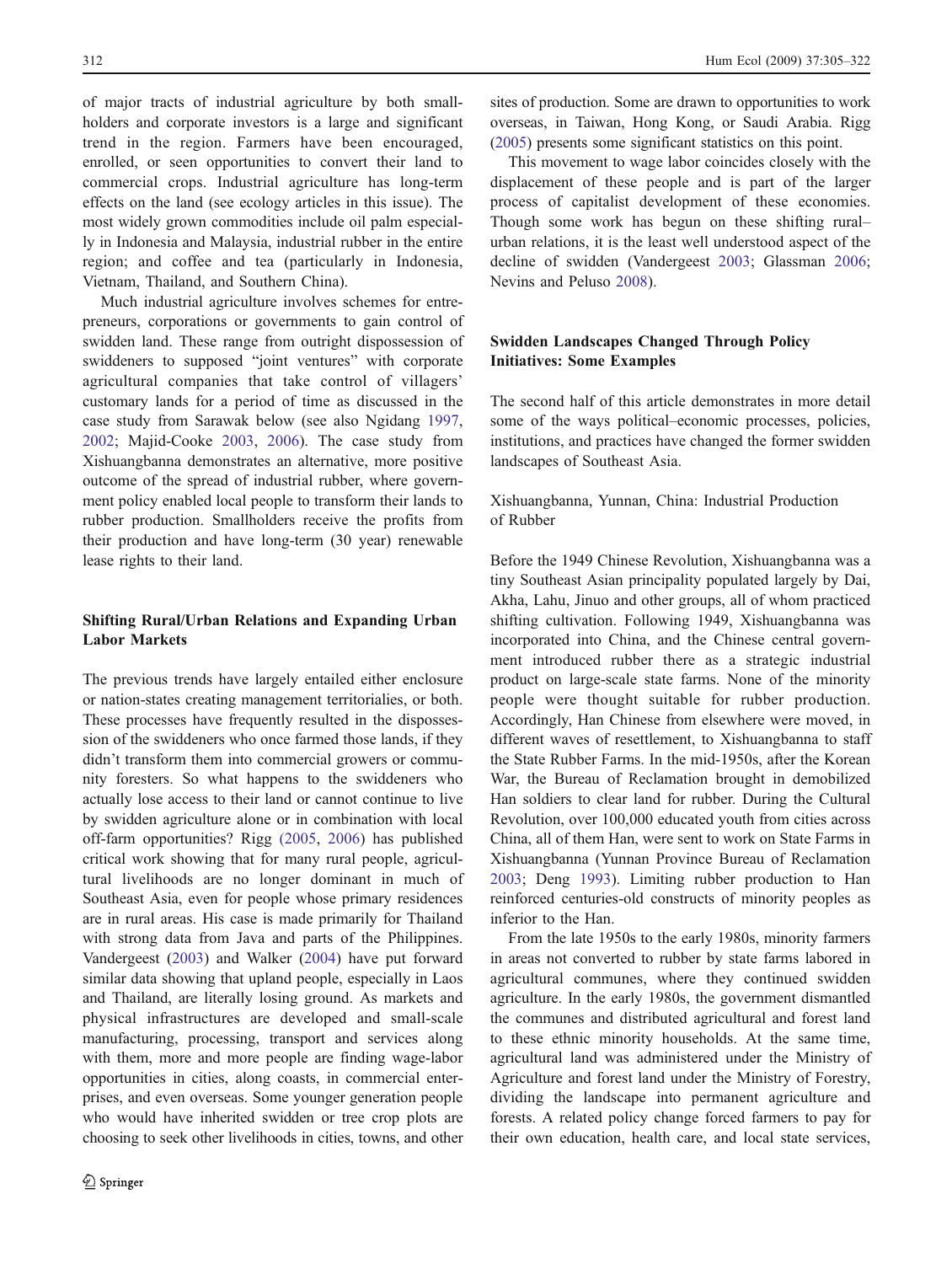leading many farmers to plant cash crops on available lands. Beginning in the mid-1980s, a series of state campaigns encouraged farmers to plant rubber on their land previously used for shifting cultivation.

In 2003, the incentive for planting rubber became even stronger under a new "Grain for Green" campaign. Grain for Green was an environmental conservation initiative to encourage farmers to plant trees on sloping agricultural land. In Xishuangbanna under Grain for Green, farmers received grain and cash subsidies for planting rubber trees, since rubber is classified as a forest species in China. In 2003, the world rubber price began to rise dramatically, causing farmers to plant even more rubber. As a result, over the past six years minority farmers have planted rubber in household woodlots, village forests, and on remaining sloping land. At elevations of 700 m and higher, rubber (clonal varieties) has become ubiquitous.

Han resettlement to Xishuangbanna occurred mainly in relation to the state rubber farms mentioned above. The prefecture population is now divided almost equally between Han and an assortment of minority groups. The skyrocketing price of rubber has enabled some rubber farmers to expand their land holdings through new kinds of informal rental and share-cropping arrangements with other villages and even across the border in Laos. While these arrangements do not amount to private property in land (which is still not allowed in China), the speed of acquisition is driven by production relations that approximate capitalism in other ways, and which deserve further research. Interestingly, the state infrastructure that services the industrial state rubber farms in Xishuangbanna now helps subsidize the production and marketing efforts of ethnic minority rubber farmers as well.

#### Northern Laos: Remaking Forests and Agriculture

Across the border in Northern Laos a different story unfolded. The region's landscape had been dominated by swidden fields and fallow agroforests in the uplands. These were cultivated by people of Sino-Tibetan, Mon-Khmer and H'mong-Yao ethno-linguistic origins, regarded as political 'minorities', while lowland valleys were occupied by Tai ethno-linguistic groups that based their livelihoods on paddy rice production and trade. The economic and demographic landscape of the region was severely disrupted in the 1960s and 1970s due to the Indochina War. Political insecurity persisted after 1975 until the mid 1980s, as the new socialist government encouraged resettlement of upland 'minorities' to the lowlands to directly suppress political insurgency and to 'modernize' agricultural production. During the 1980s, State Forestry Enterprises and the military utilized forests for commercial timber. The territorial boundaries of these forests, however, remained ambiguous until the late 1980s, when the first national forest inventory was carried out by the Department of Forestry with international assistance. The forest inventory distinguished forests into "scientific" management categories, including conservation, and delineated these areas on official maps.

Throughout the 1990s, the Department of Forestry developed new policies and legislation to promote conservation, imposing restrictions on upland peoples' access to their swidden fields and fallows. Foresters demarcated protected areas under the National Biodiversity Conservation Areas Law of 1993 and Forest Law of 1996, and implemented the National Land and Forest Allocation (LFA) Policy that established village boundaries. Although policies such as LFA recognized villagers' rights to manage and use forest resources as well as some farmers' rights to use land for agriculture, including swidden fields, it placed a significant emphasis on forest conservation by limiting the number of plots allocated to a household, and categorizing most fallow land as different types of conservation forests—thus prohibiting its re-use as agricultural crop land (Fujita and Phanvilay [2008\)](#page-15-0). At the same time, development projects directly and indirectly induced relocations of upland populations during the 1990s by encouraging them to move to so called "focal sites" where the government built basic service infrastructure (Vandergeest [2003](#page-17-0), Baird and Shoemaker [2007\)](#page-14-0).

After 2005 upland minorities in northern Laos were further affected by a national campaign to eradicate opium cultivation in swidden fields. The stringent campaign triggered the exodus of many minority people to lower elevations (Cohen [2009\)](#page-15-0). Fujita et al. ([2007\)](#page-15-0) documented a 20% decline in the number of Akha villages in a Lao district bordering China between 1995 and 2005 as villages were forced to relocate and consolidate. The study also showed a decline in the total population in the mountainous regions of the same district by as much as 30% to 50% in particular sites. Together with new legal restrictions on swidden agriculture, the strong discouragement of opium cultivation led many swiddeners to seek alternative means of livelihood. Many relocated along the new roads and engaged in commercial agriculture. People lucky enough to gain access to land planted commercial crops, while others worked as agricultural wage-laborers.

Throughout the 1990s, the livelihoods of upland people shifted slowly from subsistence to commercial farming. The government removed agricultural price regulations, production quotas, and agricultural taxes in 1986, allowing farmers to sell their products. As political tensions with neighboring countries eased, the Lao government opened its borders with China and Thailand in 1990, not only increasing the flow of goods but allowing the construction and improvement of roads. In northern Laos increased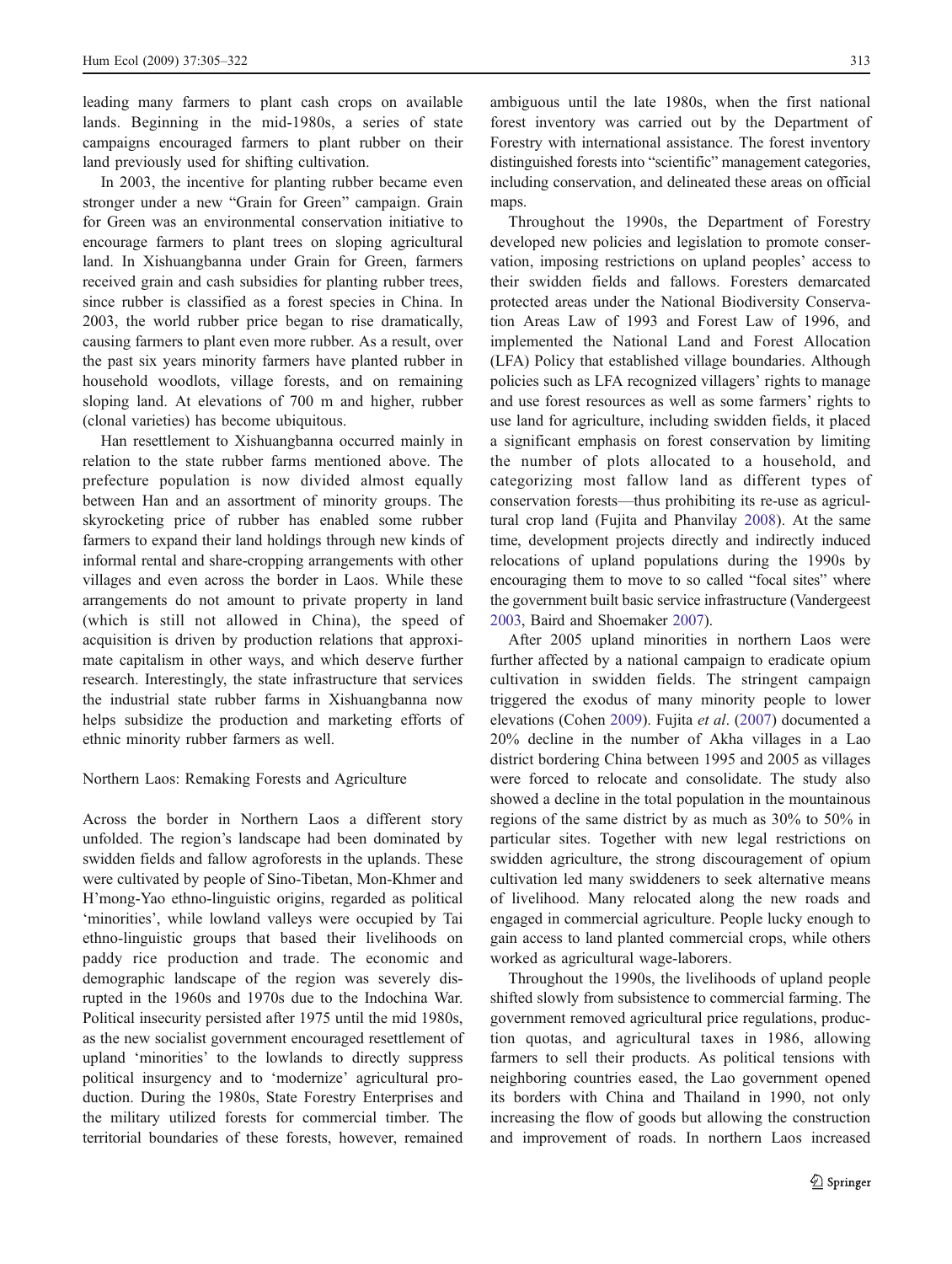investment from neighboring countries, especially China, followed. These changes opened new economic opportunities for upland farmers, whose livelihoods were already in transition.

Planting cash crops such as sugarcane and rubber allowed farmers with capital (usually pioneer farmers who first experimented with planting these crops) to make more claims to land. Small and medium scale Chinese investors from across the border with family and/or pre-existing social ties initially encouraged and financed local farmers to plant cash-crops in northern Laos (i.e., watermelon, chilies, pumpkin, rice, sugarcane, maize, cassava, rubber etc.). This allowed some local farmers that already had access to productive agricultural land to mobilize labor to intensify land use and produce commercial crops. At the same time, hoping to put a damper on the opium trade through China, the Chinese national government started a program providing loans to Chinese businesses to invest in opium eradication projects in Laos and Myanmar. Under this rubric, increased numbers of new larger Chinese investors supplied Lao farmers with seeds and inputs for commercial production of sugarcane and rubber crops. As a result, competition for swidden and fallow forests intensified, altering not only upland people's customary relationship with land and resources, but challenging the resource management framework established during the 1990s.

Phanvilay [\(2009](#page-16-0)) documented the expansion of rubber in an Akha village near the Chinese border. The village developed a Land and Forest Allocation plan in the mid 1990s, which not only distinguished forest and non-forest boundaries, and defined management rules, but also recognized farmers' access to upland swidden and fallow on a customary basis though limiting farmers to three or four plots. Although, this did not grant farmers formal land title to their upland swidden and fallow fields, an informal land market sprang up in the village. Phanvilay observed that pioneer farmers whom were the first to plant rubber capitalized on the more vulnerable economic status of late adopters by informally buying upland fields claimed by them. The village committee responsible for implementing the LFA plan is now under pressure to help poorer households that sold their upland fields to find land for rubber production. Yet, under the village LFA, the majority of the fallow forests are reserved as village conservation forests, meaning that reallocation of land to poor households will require further forest clearing. Moreover, in 2007 the Lao military and a private company jointly planted some 200 ha of rubber within this village's boundaries, thus aggravating the land scarcity problem. This case demonstrates how swidden fields and fallows have been privatized in the process of adopting commercial agriculture by individuals, corporations, officials, and others planting long-term crops such as rubber in the absence of formal land tenure. This not only indicates the loss of customary resource management practices, but a failure of formal resource management institutions to substitute for those practices and secure long-term access to essential assets such as land and natural resources for less well-off farmers.

Northern Thailand: Protected Landscapes and Vulnerable People

In Northern Thailand, national policy makers have been concerned for years about land-use and watershed management practices in the Ping River basin, a major source of water for Central Thailand and Bangkok. In the 1960s and 1970s large areas of the basin were set aside as forest reserves in order to protect forests and watersheds; many of these were subsequently declared national parks and wildlife sanctuaries. In the mid-1980s, a national program was launched to classify all lands in the country according to their watershed characteristics, which, under the guise of science, placed new restrictions on the ability of people to use land for swidden agriculture (Thomas [2005](#page-16-0)). In addition to constraints on their land-use practices, legally precluding swidden agriculture, people living on these protected lands are not eligible to apply for official land tenure documents. Most people in midland and highland zones of Northern Thailand have no official recognition of their land uses because their land is classified as state forest land, and/or because use is restricted by protected watershed status. Thus land they may have used for decades cannot be used as collateral for credit, is difficult to defend against encroachment by outsiders, and cannot be taxed by local governments.

While at the national level, land use is officially forbidden or heavily restricted in most upland areas, many forms of land use (including limited areas of swidden) are sanctioned and governed by local institutions. Substantial and growing discrepancies exist between what land uses are recognized by government institutions operating at different scales, with more support for forestry on the national scale and more for commercial agriculture at regional and local scales.

Since 1969 the Royal Project Foundation (RPF) has promoted new crops to replace opium in the highlands of Northern Thailand (Thomas et al. [2008\)](#page-17-0). In the early years the RPF solicited wide cooperation from government and non-governmental agencies including foreign donors and technical assistance agencies. Through these partnerships RPF conducted on-farm research in new, alternative crops suitable for the highlands. Most of the crops introduced were temperate, high-value, capital intensive crops, such as vegetables (lettuce, strawberry, Japanese pumpkin, zucchini,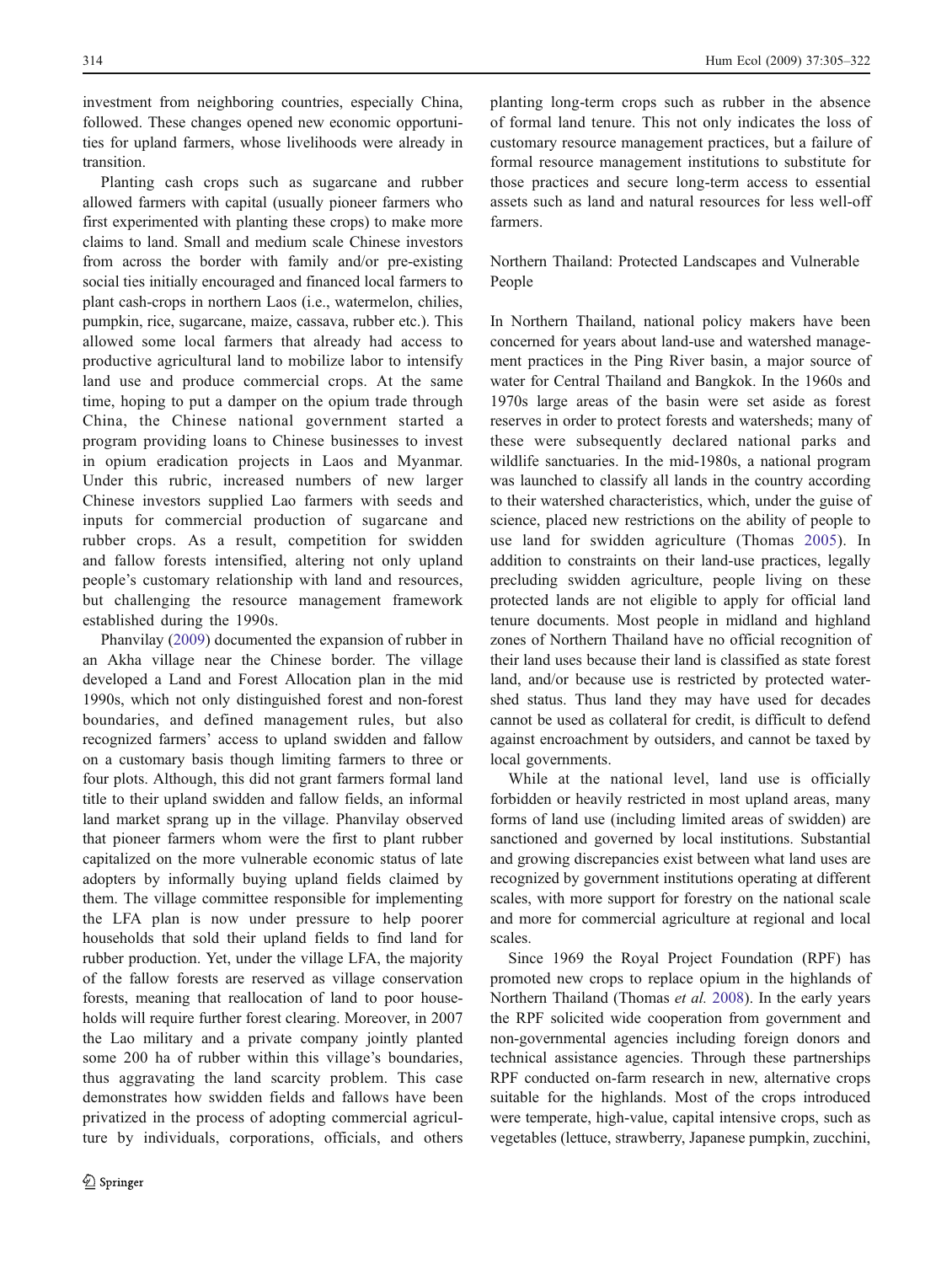bell pepper, carrot), flowers (statis, gypsophylla, carnation), and fruits (avocado, peach, pear, apricot, apple).

Thailand finally passed a Community Forest Bill in November 2007, after 18 years of drafts and revisions; the Bill allows people living in forests to participate in forest management and to support government forestry efforts to protect forests. Two provisions in the law (articles 25 and 35), however, are viewed by many as depriving communities of their rights to manage forest and to use resources that they have been protecting for generations. These articles exclude from eligibility to community forest rights 20,000 forest-dependent communities living outside protected areas and prohibit even eligible communities from cutting any trees in these forests. Some say the CFB thus deprives rural populations of traditional rights on which their livelihoods depend (Walker [2004](#page-17-0)). Forest policies, however, have often been implemented in a manner where some illegal land-use practices have been tolerated and in an environment where off-farm employment opportunities have been available. Thus local people's livelihoods have not deteriorated and in many cases have improved significantly.

In addition to the policies that constrain farming in upland watersheds and the citizenship rights of minority peoples, Thailand has strongly pushed economic development policies that are export oriented and emphasize diversification of the economy away from agriculture into industrial and service sectors. Thus, while Thailand remains the largest agricultural economy in the region, the share of agriculture in its overall economy has dropped to very low levels (Thomas et al. [2008](#page-17-0)). Rigg and Nattapoolwat [\(2001](#page-16-0)) suggest that few farmers in Thailand today rely solely on agriculture to meet their needs. Rural households are increasingly dividing their time between farm and nonfarm activities including off-farm employment opportunities.

#### Sarawak, Malaysia: From Swiddeners to "Joint Venturers"

The territorialization strategies of the Sarawak state have been directed primarily at controlling the expansion of shifting cultivators and reserving forest land for logging and plantations. In the nineteenth century the Brookes (who ruled from 1841 to 1941) were at first merely concerned to prevent the Iban in particular from getting too far away from government control. Ironwood markers were inserted to indicate the upriver boundaries of authorized settlement, but these proved difficult to enforce. By the 1920s and 1930s the Brooke Government was endeavoring to establish permanent forest reserves, following the example of the Malayan Forest Service. A major internal report on Sarawak's administration condemned "our present policy of non-interference" and advocated that "legislation should be introduced to confine the operations of the shifting farmer to secondary forest." In addition, "having classified all forest areas, legislation should then be introduced to prohibit the felling of virgin forest except for permanent forms of agriculture" (Le Gros Clark [1935](#page-15-0): 31). Following the report's recommendations, the total area of forest reserves was increased from 1.2% of Sarawak's land area in 1934 to 5.5% in 1940 (Cramb [2007\)](#page-15-0).

The post-war British Colonial Government (1946–1963) took sterner action to restrict shifting cultivation, increasing the area under forest reserves to 24% by 1960 and introducing a total ban on the felling of primary forest for shifting cultivation, effectively from the introduction of the 1958 Land Code (though some local administrative approvals were given to clear primary forest in the 1960s). The Land Code became the hallmark of the colonial legacy in Sarawak. The Code formalized the concept of legal pluralism, loosely adhered to during the Brooke administration, allowing the co-existence of both formal land rights and customary or traditional land tenure. Customary rights were recognized under the Code if such rights could be shown to have been created prior to 1 January 1958. Pre-existing rights could be demonstrated in various ways. Section 5 (2) of the Code states that customary rights were created by felling virgin jungle and occupying the land; planting fruit trees; occupying or cultivating land; using land for burial or to build a shrine; using land for right-of-way; and using land in other lawful methods. Section 5(2) allowed local people to enforce their own customary rules or *adat* on customary lands lands held in common. These rights, however, were limited to farming, harvesting, and gathering, and specifically did not include the right of individual private property in land that could be alienated to whomever. Land could be transferred to others recognized as "natives," a category that excluded Europeans and Chinese. Natives in lawful occupation of customary land were declared as licensees of Crown Land (Porter [1967](#page-16-0)). In addition, the expansion of swidden agriculture beyond customary territories was curtailed by the Forest Ordinance 1953, reflecting a systematic legislative effort by the post-war colonial government of Sarawak to protect forest land for commercial exploitation.

The Land Code Amendment Bill of 2000, the most important legislative change since independence, deleted the cultural component embodied in Section 5(2) of the Land Code, making the concept of legal pluralism dysfunctional because once culture (which included swiddening as a life style) was detached from the Land Code, native peoples had to provide proof of physical occupation using legal documents, maps, and other instruments; this is problematic today since most of the older or pioneering generations who witnessed pioneering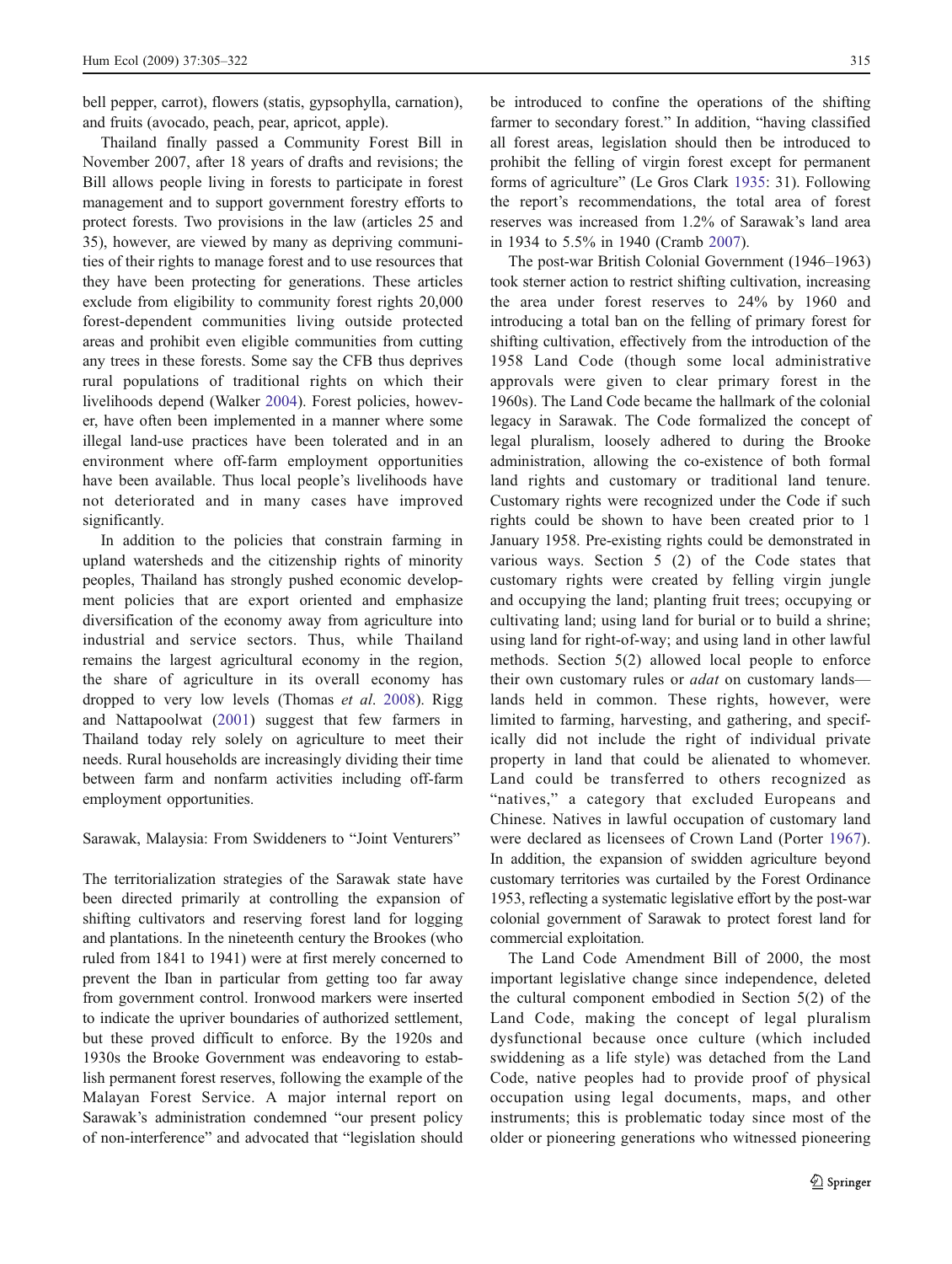practices are gone. The State considers fallowed farmlands to be abandoned land and hence state property. The Land Code Amendment Bill 2000 allowed the state to free large areas of fallow farmlands from customary rights in order to provide land to private sector actors for large-scale oil palm plantations.

During the military confrontation with Indonesia (1963– 1966) and during the 1966–1975 "Emergency", the national government implemented involuntary land resettlement schemes to improve security and protect longhouse communities, which were constantly harassed by insurgents. During this period, a large number of Ibans were relocated in rubber resettlement schemes administered by the Sarawak Land Development Board (Ngidang [1996](#page-16-0), [2002](#page-16-0)). The displacement of people from their traditional swiddens to mono-crop smallholder rubber schemes played an instrumental role in the discontinuance of swiddening.

In the aftermath of the Kuala Lumpur racial riots of 1969, the government introduced the "New Economic Policy" in West Malaysia in 1970. The policy was later extended to the two East Malaysian states, Sarawak and Sabah, with the intent of "domesticating" shifting cultivators through diverse agricultural subsidy schemes. The Department of Agriculture (DOA) provided technical advisory services and both cash and kind incentives to support the adoption of new crops such as rubber, pepper, and cacao. In the 1980s the DOA, with funding from the World Bank, implemented a National Extension Project that accelerated the adoption of new agricultural techniques and crops among farmers throughout Sarawak, intending to further reduce their dependence on swidden agriculture. Later, the DOA supported smallholder oil palm cultivation in selected areas such as Limbang, Niah and Tinjar Districts (Majid-Cooke et al. [2006\)](#page-16-0).

The forced land resettlement schemes eventually failed. These were replaced with in situ farm schemes that were implemented by the Sarawak Land Consolidation and Rehabilitation Authority (SALCRA), established in 1975. These *in situ* schemes were more favorable to longhouse dwellers because they did not require them to relocate in order to participate. Farmers could maintain their "traditional" lifestyles, including swidden agriculture, hunting and gathering, engaging in off-farm jobs, and growing cash crops like rubber and pepper, in addition to working on the farm scheme. However, these schemes were restricted to southern Sarawak (from Lundu to Saratok), leaving extensive areas for private and joint-venture land development in the rest of the state.

In 1982 another land development agency, the Land Custody and Development Authority (LCDA), established a joint venture concept to promote commercial ventures in the plantation sector. In the 1980s joint ventures between landowners and the private sector actors did not materialize because Iban and other Dayak leaders strongly opposed the scheme fearing that poor Dayaks might lose their land in unfavorable deals with private actors. At this time, lucrative timber investment opportunities distracted many investors. By the turn of the century, after more than two decades of political pressure, Iban and other Dayak leaders finally agreed to the "Joint Venture Concept" for developing large tracts of native customary land in Sarawak. Under this concept of land development, native communities are persuaded to surrender their customary lands to the Land Custody and Development Authority (LCDA), which acts as custodian of their land rights. Under the Joint Venture Concept, fragmented native customary lands in a village are consolidated into a "land bank." Once the land bank is surrendered to the LCDA, it is surveyed as a whole and given a master title and leased to the Joint Venture Company for 60 years. The equity in the JV Company is distributed among three partners: 60% held by the private investor, 30% by landowners, and 10% allocated to LCDA. These schemes totally replace swidden fallows with oil palm plantations (Cramb [2007](#page-15-0)). Unfortunately, this unique land reform, which would purportedly make landowners rich, has disempowered them and empowered the private sector instead; and the economic results to date have been disappointing.

#### Swidden and the Drivers of Change in Indonesia

Among Indonesian foresters, and many Dutch foresters before them, especially in the Java-centered Forest Department, swiddening was considered to be "robber farming." To foresters, swiddeners damaged forests, although under colonialism the dipterocarp forests growing on Sumatra and the Indonesian provinces of Borneo known today as Kalimantan were not yet valued for their timber. More important was land control: the infamous 'Domeinverklaring' or 'Domain Declaration', which came into law in Java in 1870, was aimed at separating out the land under permanent crops from "waste land," the latter a category that included secondary forests and swidden fallows. If land was not cultivated with field crops for a period longer than three years, it was considered "abandoned" by government officials. By colonial agrarian law, such waste lands could be resumed by the state and re-allocated to European plantation enterprises under long lease. The accompanying law banning swidden was passed for Java in 1874. In general, the blame for upland forest loss was attributed entirely to swidden cultivation and a force of forest police was dedicated to eliminating it in Java.

Neither the Domain Declaration nor any restriction on swidden was applied immediately to the Outer Islands, but came into force at varying times. It was introduced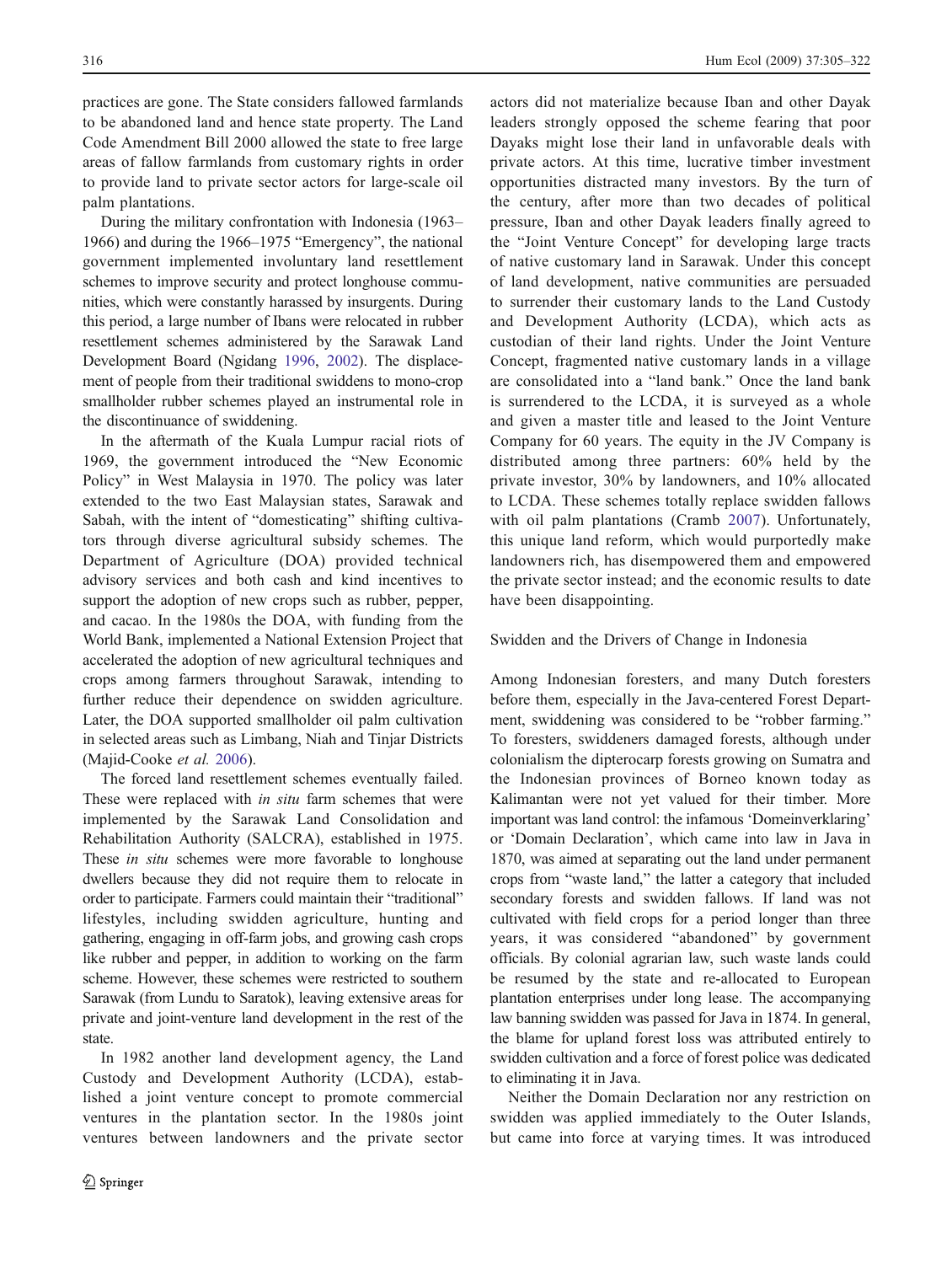into South and East Borneo in 1888 so that tobacco and other plantations could be tried. Because there was not yet much of a formally reserved "political forest" in Kalimantan, the main "problem" with swidden from a state point of view was its potential interference with commercial agriculture.

Swiddeners were not stigmatized until the authoritarian and Java-centric rule of second President Suharto (1966– 1998). While the Suharto government represented many peoples in the archipelago as culturally inferior, special opprobrium was reserved for those described as suku-suku terasing or "isolated tribes." Such people were usually animists, living in remote localities, and either swiddeners or hunter–gatherers. Larger national minorities, such as many of the Dayak groups in West Kalimantan, were Christian, but government officials and official discourse still treated them as backward.

As in Dutch times, swiddening was mainly criticized because of its extensive nature. Under Suharto, the government, through its 1967 Forestry Regulation and later reinforced by its forest land-use categories (production forest, protection forest, parks and reserves), claimed large portions of Indonesia's land for forests and forest plantations. Production forest land was leased to corporations for logging and timber or pulp plantations. Plantations, such as rubber, cocoa, or oil palm, and settlements of transmigrants and others were restricted to "conversion forests" or lands under "other uses," both of which also included swiddens.

Land-use categories did not consider pre-existing settlements. The World Bank [\(2007\)](#page-17-0) estimated that 50– 60 million people lived in 'forest' areas. During the Suharto era, attempts were made to evict people from both protection forests and national parks, while villages falling within production forest were pressured to give up swiddening. The project described briefly below, to convert remote villages from swidden to wet rice cultivation was typical of the 1990s. Most such "conversions" received temporary financial assistance with the inevitable result that the conversion failed after the assistance was withdrawn.

Following the fall of Suharto in 1998 and decentralization in 2001, less restrictive policies have gradually been applied, although secure tenure, in the form of long leases, has only recently become available for villagers in production forests, provided they plant trees (Law 6 of 2007). The production forest/convertible forest boundary has always been contested, especially as many "production forests" no longer have tree cover. Such lands have sometimes been reclassified by the Minister of Forestry to allow oil palm production, while decentralized districts have included them as "agricultural" in their own land-use plans. In provinces such as Central Kalimantan, where there was little convertible forest on initial maps, large areas have now been released from the "forest" category to make way for oil palm.

In West Kalimantan, land along the Kapuas River is classified as "other uses," which means that it has long been recognized as agricultural. In this area, where the oil palm industry in Kalimantan began in 1975, companies seeking land for plantations must negotiate with Dayak villagers. Villagers manage complex agroforestry systems of communal fruit gardens and rubber groves, often with communal forest, wet and dry swiddens, and occasionally irrigated wet rice. In Central Kalimantan, on the other hand, where population pressure is lower, plantations have often gained direct access to degraded forests and negotiations between plantations and local people have been slow to develop. Even now, many estates rely on Javanese transmigrants or contract laborers to provide their workers. Central Kalimantan has recently eclipsed West Kalimantan as the leading oil palm grower in Kalimantan.<sup>1</sup>

The two case studies described below form an interesting contrast. Oil palm development is not expected in the near future in remote Tanjung Paku, Central Kalimantan, far to the north of the oil palm belt, where swiddening is an appropriate form of agriculture and likely to continue, despite official disapproval. In the Sanggau area, in West Kalimantan, oil palm plantations are extensive and farmers struggle to find compromises between their swiddening tradition and the new commercial systems.

Farmers in Tanjung Paku, a village located in Central Kalimantan near the West Kalimantan border, practiced swidden agriculture within a production forest until a timber concession arrived in 1990. Under the government's Village Forestry Development program, the timber concession launched programs to extend irrigated rice fields, tree plantations, fish ponds, and vegetable gardens to the village. With new opportunities to earn cash income, farmers slowly left their traditional swidden systems, and gradually reduced the size of their plots. At first the fact that farmers cleared less land for swidden meant that the amount of land in forest fallow increased. Unfortunately, however, the program only worked as long as the timber concession provided farmers with subsidies to grow irrigated rice, using expensive fertilizer and other inputs. After the subsidy was reduced farmers reversed the process, began to leave their irrigated rice fields, and move back into traditional swiddening. In 2004, about 59 out of 95 households practiced shifting cultivation in secondary forests.

<sup>1</sup> Official figures for 2006 are: West Kalimantan: 492,112 ha; Central Kalimantan 571,874 ha; South Kalimantan 243,451 ha and East Kalimantan 237,765 ha (Direktorat Jenderal Perkebunan ([2007](#page-15-0)) Jakarta). Areas under the crop expanded further in 2007–2008 as a result of high prices, but these have fallen since November 2008.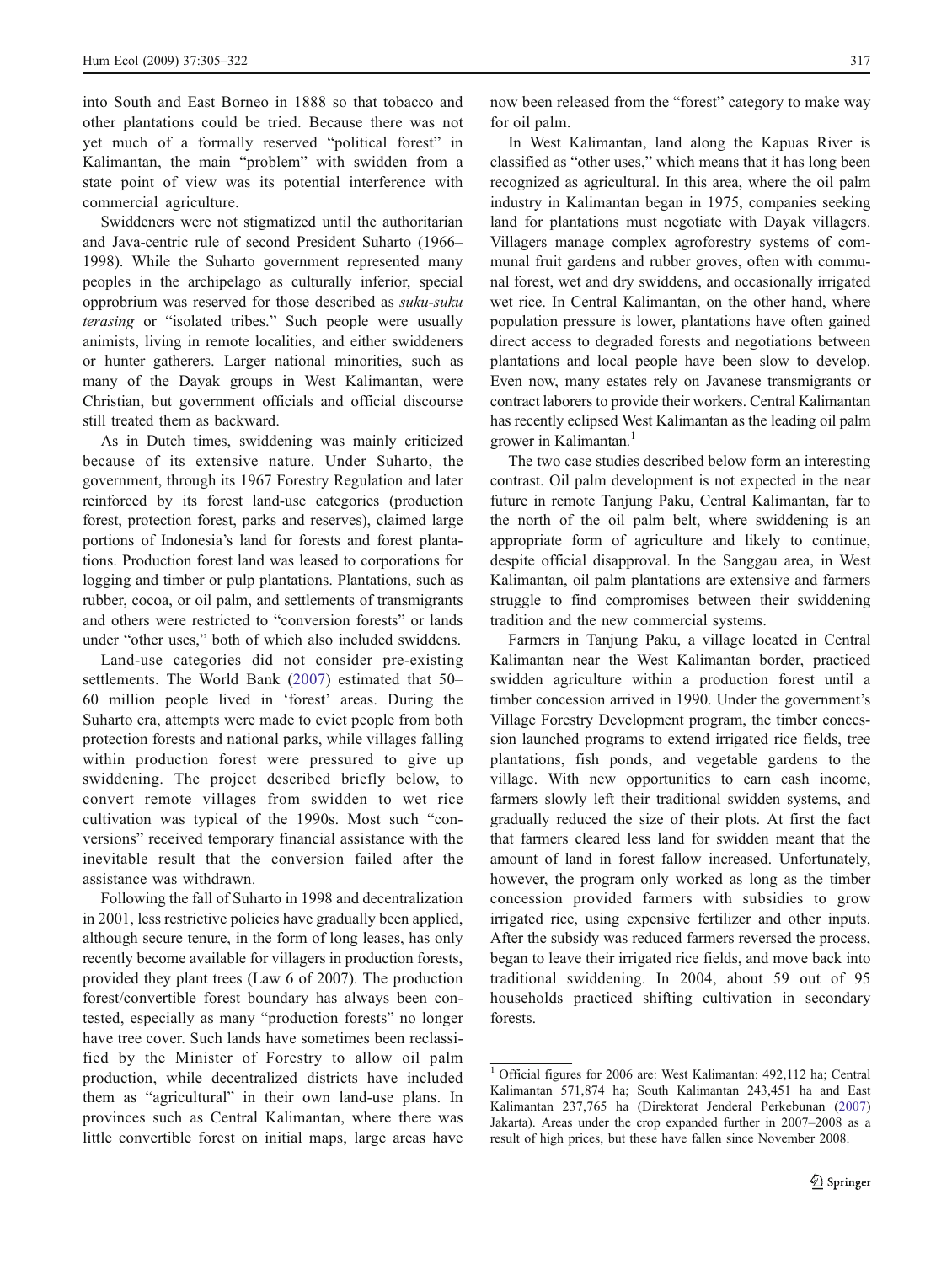Sanggau District in West Kalimantan is the birthplace of oil palm in Kalimantan. In 1975 the Governor suggested oil palm plantations be introduced to utilize 'sleeping' swidden fallows especially where *Imperata* grass or erosion were visible (Perusahaan Negara Perkebunan VII [1984](#page-16-0):15). In 1979, a Sumatra-based government plantation company started the Sanggau Project on the Kapuas River by bulldozing Dayak rubber gardens and tembawang (fruit) groves. Labor was partly local, mainly transmigrant, but there were initially no smallholders. In 1982, the World Bank financed a 'nucleus estate and smallholder scheme in which an estate core, surrounded by mainly local smallholders, was established. Potter and Lee [\(1998](#page-16-0):25) discovered that Dayak smallholders were still actively maintaining their swiddens and rubber gardens and diverting fertilizer from the oil palm (which had declined in production) to their rice fields. By making their swidden field their main priority, farmers sacrificed higher oil palm yields to the need for subsistence rice and social demands for rice wine. Oil palm had become just another element in their extensive livelihood system.

During the 1990s private companies began setting up oil palm estates in the district. PT Sime Indo Agro (SIA) (owned by the Malaysian conglomerate Sime Darby Berhad) asked farmers to provide 7.5 ha of land: 5 for the estate, 2 to be returned to the farmer planted in oil palm, and 0.5 ha for infrastructure. Communities were initially reluctant but they were pressured by government officers and village headmen, all rumored to have received payments from the company. Although they possessed assets in the form of reasonably large landholdings, averaging 15 ha, under the new arrangements farmers' access to land, especially swidden land, was considerably reduced.

In 2002 Potter and Badcock studied five hamlets (dusun) targeted by PT SIA and Potter briefly re-visited the area in February 2007. In 2002, prior to the release of their smallholdings, farmers worked as estate laborers. Rubber prices were low and farmers were willing to convert old rubber land into oil palm; they also appreciated the wages paid by PT SIA. However, they continued to grow upland rice and they also wanted to preserve their communal fruit orchards (tembawang) (Potter and Badcock [2007](#page-16-0)).

In one hamlet villagers readily allotted half their land, covered in Imperata grass, to oil palm on which they worked communally. They were able to retain the rest of their land under traditional management, including swiddens and a communal forest. A strong customary (adat) chief refused to allow the tembawangs to be cleared. In a second hamlet the headman enthusiastically embraced oil palm; with the exception of four families, other villagers joined him in this venture. However, the price was unexpectedly high as rats from the newly cleared fields decimated rice crops and yields decreased every year. Although it was no longer

economical to plant rice, people continued to do so for cultural reasons. By 2007 the rat problem had abated and villagers were again able to harvest their sticky rice (padi pulut) for rice wine, an important indicator of wealth and status, although they were no longer self-sufficient in food. All participating households worked through a cooperative that recorded the amounts of land contributed. In 2002 only 30% could provide the full 7.5 ha to the company.

Farmers in these hamlets are designing, by intention or default, a modified multi-cropping system with oil palm largely replacing traditional 'jungle' rubber, but with some upland rice and areas of tembawang being allowed to remain. Although there were complaints about PT SIA's initial acquisition of village land, many now see oil palm as a useful contributor to the local economy. While the idea of the swidden still resonates as a symbol of Dayak identity, an idea strongly held by some traditional leaders and local NGOs (Petebang and Bider [2001](#page-16-0)), sufficient land for large swidden fields no longer exists.

#### Conclusions

For centuries, swidden cultivation was an important farming practice found across the girth of Southeast Asia. Today, however, these systems are changing and sometimes disappearing at a pace never before experienced. Swiddening has always been characterized by change, but since the onset of modern independent nation states, government policy and the expansion of capitalism in new forms have transformed the landscape and swidden practices through mechanisms that are different in the extent and depth of their landscape effects than ever before. In this paper we identified six causes of the demise and transformation of swidden systems, and augmented this general argument with examples from across the region.

Some of the struggles between lowland and upland groups and their conflicts over upland resources have been aggravated with the construction of nation-states and the resultant change in the status of upland groups as ethnic minorities, in relation to nation-state political configurations. As minorities, many swiddeners' land and resource management practices are misunderstood. Some are thus denied ownership and land-use rights.

Second, swiddening has been ill served by the division of the landscape into forest and agricultural sectors. Swiddening is an extensive agroforestry system; a coherent system of land use that has been falsely split between forest and agricultural jurisdictions. In part this divided management authority between forest and agricultural departments derives from understandings of agriculture more suited to lowland areas and temperate climates.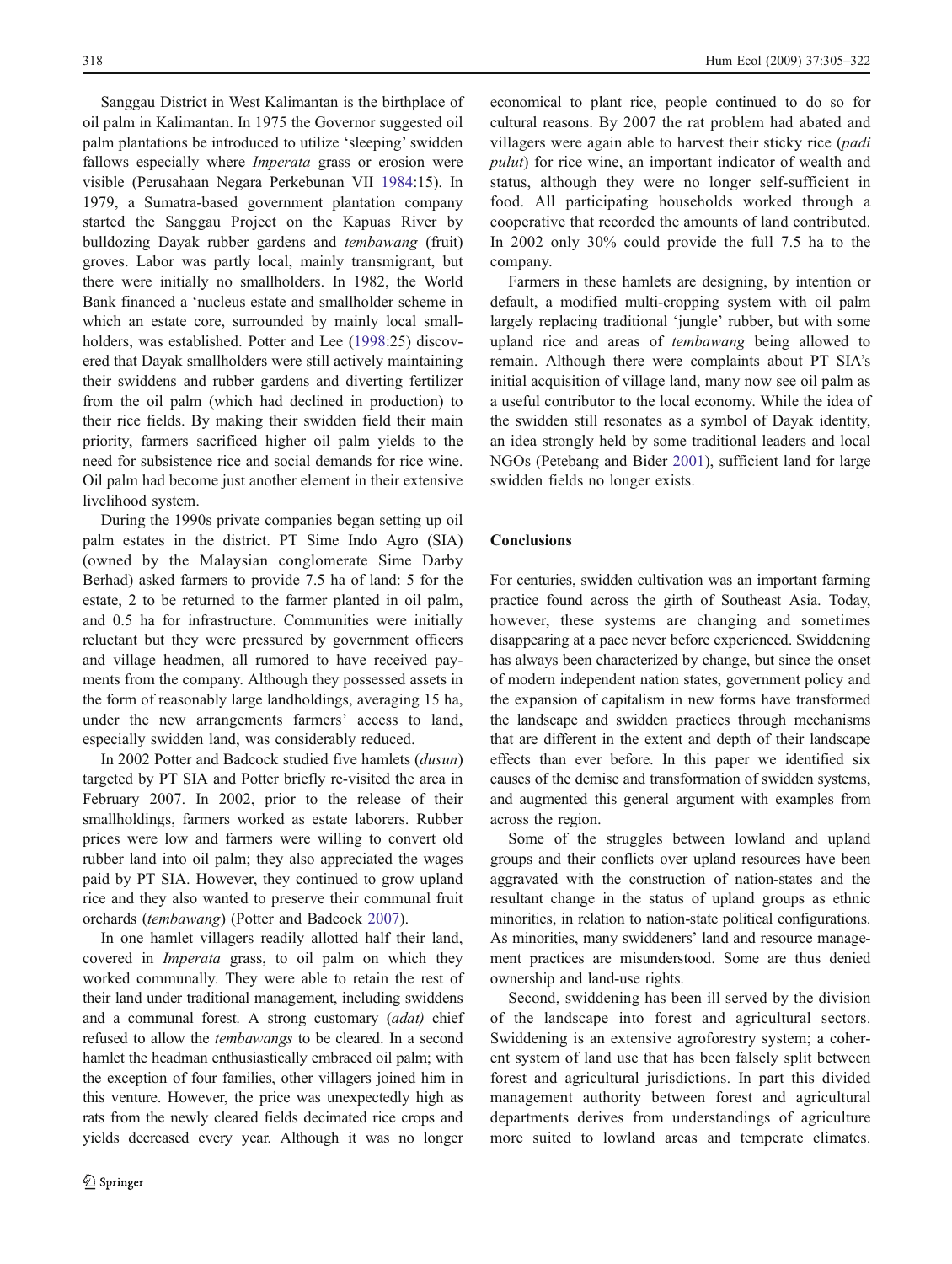<span id="page-14-0"></span>Claims to land by forestry departments and the transfer of ownership and land-use rights to logging companies and commercial plantations have prompted major changes, usually detrimental to the practice of swiddening with its difficult-to-categorize fallows.

The expansion of forest departments and the rise of conservation have further affected national policies on swidden. In terms of territory, postcolonial Southeast Asian states have reserved or gazetted more territory as forest since their inception than at any time before in history. Forestry departments have become crucial and powerful, well-funded players in state bureaucracies. The rise of international corporate conservation after 1980 further cemented state legal controls over forests; in policy at least created new state and international controls on forests for conservation and nature preservation.

Swiddeners have also been resettled out of upland areas and away from forests and borders, displaced and dispossessed of their lands by state land expropriation. This can occur over a period of years sometimes and at others it has occurred quickly and coercively. The fact remains, however, that neither their territorial claims as groups, where these are still extant, nor their individual and extended family land rights, are recognized or compensated fairly by the governments moving them.

These instances of state territorialization and zoning of land out of the legal reach of swiddeners have been accompanied by new forms of capitalist land and resource enclosure. Capitalist markets and practices have extended into Vietnam, Laos, and China, and taken new forms, leading to major dispossessions of swiddeners as in Indonesia, Malaysia, and Thailand. The marginalization of swiddeners has been affected by the extension of capitalist relations and changes in capitalism itself that have driven the privatization of land and the rise of mono-cultural commodity production, both by small or medium landholders and corporate plantations growing agricultural or forest tree crops. Modern nation states have purposely established and implemented national laws and policies that recognize and enforce Western-style, state-authorized, private property rights at the expense of communal or other traditional systems. These laws affect the ways private ownership is recognized and allow state authority to supersede local authority and communal management of natural resources.

Commoditization of the landscape and its products has led to further expansion of infrastructure and labor markets for on and off-farm work, accelerating the demise of swidden agriculture. Across the region state policies have driven the expansion and upgrading of road, electricity, and telecommunication networks, factors critical for enabling the emergence of market production opportunities. The major commodities including oil palm, rubber, tea, and coffee now occupy a large percentage of the national land base in many countries, produced in industrial agricultural estates.

National policies and global processes over the last half century have thus significantly affected the practice of swidden agriculture across Southeast Asia. Most swiddeners were formerly peripheral to state power and represented by national decision makers as "backward" people over whom states needed to exert control. Their lands and many of these previously remote areas are now sites of exchange, commerce, and trade, not to mention subject to new property rights. We are seeing a partial but important shift from directed and even coerced land-use change to drive larger social and political projects, to land-use change now being driven by larger political–economic forces. These new opportunities are overlaid on a physical, social and political landscape shaped by 50 years of intensive state building, development and expansion across the region. The end result of all these changes is that the conditions necessary for swiddening, both the availability of land and the aspirations of people, simply no longer exist in many parts of Southeast Asia. The traditional agrarian question about the impact of capitalism on agriculture is thus alive and well in the uplands and other parts of Southeast Asia where swidden agriculture was or still is being carried out. This article has made a modest attempt to begin unpacking the roles of policies and political economic change in these agrarian transformations.

Open Access This article is distributed under the terms of the Creative Commons Attribution Noncommercial License which permits any noncommercial use, distribution, and reproduction in any medium, provided the original author(s) and source are credited.

#### References

- Abdullah, O. (1996). Social and environmental impacts of transmigration: A case-study in Barambai, South Kalimantan. In Padoch, C. and Peluso, N. (Eds.) Borneo in Transition: People, Forests, Conservation, and Development. Oxford University Press, Kuala Lumpur.
- Anderson, B. (1991). Imagined Communities: Reflections on the Origin and Spread of Nationalism. Verso, London.
- Agrawal, A., and Sivaramakrishnan, K. (2001). Agrarian Environments: Resources, Representations, and Rule in India. Duke University Press, Raleigh.
- Baird, I. G., and Shoemaker, B. (2007). Unsettling Experiences: Internal Resettlement and International Aid Agencies in Laos. Development and Change 38: 5865–888. doi:[10.1111/j.1467-](http://dx.doi.org/10.1111/j.1467-7660.2007.00437.x) [7660.2007.00437.x](http://dx.doi.org/10.1111/j.1467-7660.2007.00437.x).
- Barber, C. V., and Churchill, G. (1987). Land Policy in Irian Jaya: Issues and Strategies. Jakarta: GOI-UNDP/IBRD. Government of Indonesia, United Nations Development Program, and International Bank for Reconstruction and Development, Jakarta.
- Belsky, J. M. (2008). Creating community forests. In Donohue, E. and Sturtevant, V. (Eds.) Forest Community Connections: Continuity and Change. Resources for the Future, Washington, DC.
- Boomgaard, P. (2005). The long goodbye? Trends in forest exploitation in the Indonesian Archipelago, 1600–2000. In Boomgaard, P., Henley, D. and Osseweijer, M. (Eds.) Muddied Waters: Historical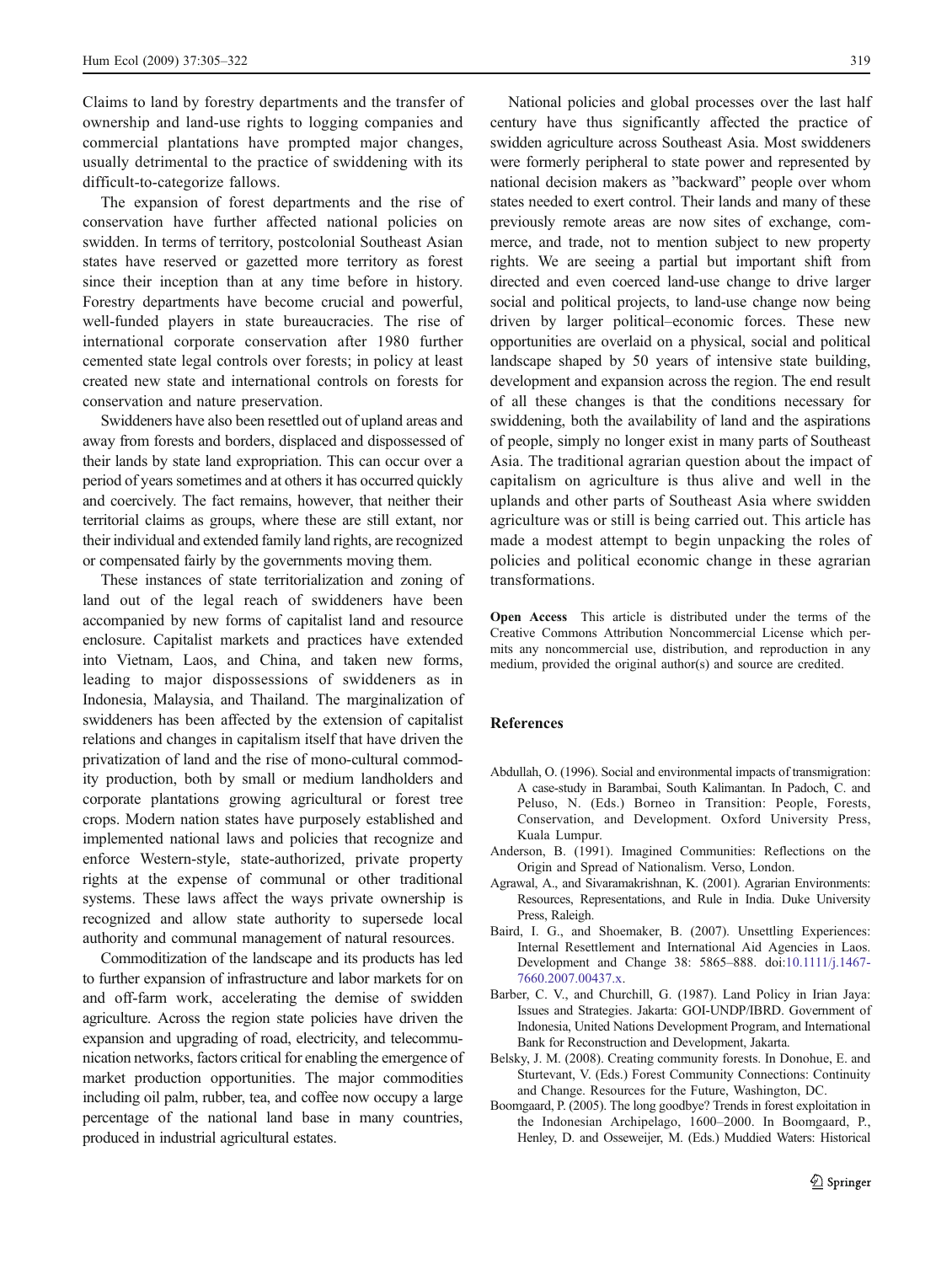<span id="page-15-0"></span>and Contemporary Perspectives on Management of Forests and Fisheries in Island Southeast Asia. KITLV, Leiden.

- Brookfield, H., Potter, L., and Byron, Y. (1995). In Place of the Forest: Environmental and Socio-Economic Transformation in Borneo and the Eastern Malay Peninsula. United Nations University Press, Tokyo.
- Brown, D. (2003). Addicted to Rent: Corporate and Spatial Distribution of Forest Resources in Indonesia: Implications for Forest Sustainability and Government Policy. UK Tropical Forest Management Program, Jakarta.
- Butterfield, R. (1997). Land-Use Allocations and Community Livelihoods: Policy Issues. Associates in Rural Development, Forest Policy Reform Process Project, Phnom Penh.
- Chokkalingam, U., Kurniawan, I., and Ruchiat, Y. (2005). Fire, Livelihoods, and Environmental Change in the Middle Mahakam peatlands, East Kalimantan. Ecology and Society 10: 126[online] URL: <http://www.ecologyandsociety.org/vol10/iss1/art26/>.
- Cohen, P. T. (2009). The post-opium scenario and rubber in northern Laos: Alternative Western and Chinese models of development. International Journal of Drug Policy (in press) [online] URL: [http://](http://www.journals.elsevierhealth.com/periodicals/drupol/impress/) [www.journals.elsevierhealth.com/periodicals/drupol/impress](http://www.journals.elsevierhealth.com/periodicals/drupol/impress/).
- Colchester, M., Jiwan, N., Andiko, M., Sirait, A. Y., Firdaus, A., Surambo, A., and Pane, H. (2006). Promised Land: Palm Oil and Land Acquisition in Indonesia: Implications for Local Communities and Indigenous Peoples, Moreton-in-Marsh, England: Forest Peoples' Programme. Perkumpulan Sawit Watch, Bogor.
- Cramb, R. (2007). Land and Longhouse: Agrarian Transformations in the Uplands of Sarawak. Nias, Copenhagen.
- Cramb, R. A., Colfer, C. J. P., Dressler, W., Laungaramsri, P., Le, Q. T., Mulyoutami, E., Peluso, N. L., and Wadley, R. (2009). Swidden transformations and rural livelihoods in Southeast Asia. Human Ecology. Vol. 3 xx-xx.
- Cribb, R. (1997). Birds of Paradise and environmental policies in colonial Indonesia, 1890–1931. In Boomgaard, P., Colombijn, F. and Henley, D. (Eds.), Paper Landscapes: Explorations in the Environmental History of Indonesia. KITLV, Leiden.
- Dauvergne, P. (1997). Shadows in the Forest: Japan and the Politics of Timber in Southeast Asia. MIT, Cambridge, MA.
- De Haan, J. (1929). Memorie van Overhave, Zuider en Ooster Afdeeling van Borneo (Handing-over Memorial, Southern and Eastern Divisions of Borneo). Unpublished typescript, MvO No 275, Algemeen Rijksarchief (National Archives), Den Haag, The Netherlands.
- Deng, X. (1993). Zhongguo Zhiqing Meng (The dream of China's educated youth). People's Literature, Beijing (in Chinese).
- Dennis, R. A., and Colfer, C. P. (2006). Impacts of Land Use and Fire on the Loss and Degradation of Lowland Forest in 1983–2000 in East Kutai District, East Kalimantan, Indonesia. Singapore Journal of Tropical Geography 27: 130–48. doi:[10.1111/j.1467-](http://dx.doi.org/10.1111/j.1467-9493.2006.00238.x) [9493.2006.00238.x](http://dx.doi.org/10.1111/j.1467-9493.2006.00238.x).
- Dennis, R., Mayer, J., Applegate, G., Chokkalingam, U., Colfer, C., Kurniawan, I., Lachowski, H., Maus, P., Permana, R., Ruchiat, Y., Stolle, F., Suyanto, and Tomich, T. (2005). Fire, People and Pixels: Linking Social Science and Remote Sensing to Understand Underlying Causes and Impacts of Fires in Indonesia. Human Ecology 33: 4465–504. doi[:10.1007/s10745-005-5156-z](http://dx.doi.org/10.1007/s10745-005-5156-z).
- Denton, R. K. (1997). Malaysia and the "Original People": A Case Study of the Impact of Development on Indigenous Peoples. Allyn and Bacon, Boston.
- Direcktorat Jenderal Perkebunan (2007). Statistik Perkebunan Indonesia. Tree Crop Estate Statistics of Indonesia 2006–2008. Kelapa Sawit (Oil Palm), Jakarta.
- Dove, M. R. (1983). Theories of Swidden Agriculture and the Political Economy of Ignorance. Agroforestry Systems, 1: 185–99. doi:[10.1007/BF00596351.](http://dx.doi.org/10.1007/BF00596351)
- Dove, M. R. (1988). The Real and Imagined Role of Culture in Development. University of Hawaii Press, Honolulu.
- Elmhirst, R. (1999). Space, identity politics and resource control in Indonesia's transmigration programme. Political Geography 18: 7813–835. doi:[10.1016/S0962-6298\(99\)00029-3.](http://dx.doi.org/10.1016/S0962-6298(99)00029-3)
- Fox, J. (2000). How blaming 'slash and burn' farmers is deforesting mainland Southeast Asia. East-West Center Asia Pacific Issues Paper No. 47. Honolulu, HI.
- Fujita, Y., and Phanvilay, K. (2008). Land and Forest Allocation in Lao People's Democratic Republic: Comparison of Case Studies from Community-Based Natural Resource Management Research. Society and Natural Resources 21: 2120–133. doi:[10.1080/08941920701681490.](http://dx.doi.org/10.1080/08941920701681490)
- Fujita, Y., Thongmanivong, S., Vongvisouk, T., Phanvilay, K., Chanthavong, H. (2007). Dynamic Land-Use Change in Sing District, Luang Namtha Province, Lao PDR. Unpublished report for International Program for Research on the Interactions between Population, Development, and the Environment (PRIPODE). Faculty of Forestry, National University of Laos, Vientiane.
- Glassman, J. (2006). Primitive Accumulation: Accumulation by Dispossession, Accumulation by Extra-economic Means. Progress in Human Geography 30: 5608–25. doi[:10.1177/](http://dx.doi.org/10.1177/0309132506070172) [0309132506070172](http://dx.doi.org/10.1177/0309132506070172).
- Grinspoon, L. (2002). Socialist Wasteland Auctions: Privatizing Collective Forest Land in China's Economic Transition. Environmental, Science, and Policy and Management Ph.D. dissertation, University of California, Berkeley.
- Grove, R. (1995). Green Imperialism: Colonial Expansion, Tropical Island Edens and the Origins of Environmentalism, 1600–1860. Cambridge University Press, Cambridge.
- Hardy, A. (2003). Red Hills: Migrants and the State in Vietnam. University of Hawaii Press, Honolulu.
- Harvey, D. (2003). The New Imperialism. Oxford University Press, Oxford.
- Hidayati, D. (1994). Striving to reach Heaven's Gate: Javanese adaptations to swamp and upland environments in Kalimantan. Ph.D. thesis in Geography, the Australian National University, Canberra.
- Jamieson, N. L. (1991). Culture and Development in Vietnam. Honolulu (HI): East-West Center Working Papers Indochina Series No. 1. East-West Center, Honolulu, HI.
- Le Gros Clark, C. D. (1935). The Blue Report. Sarawak Government Printer, Kuching.
- Li, T. M. (1999). Marginality, power and production: analyzing upland transformations. In Li, T. M. (Ed.) Transforming the Indonesian Uplands: Marginality, Power and Production. Harwood Academic, Amsterdam.
- Li, T. M. (2007). The Will to Improve: Governmentality, Development, and the Practice of Politics. Duke University Press, Durham.
- Liam, J. (2005). Local Participation in Managing Natural Resources Conservation in Loagan Bunut National Park. Unpublished Thesis Submitted to the Center of Graduate Studies in Partial Fulfillment of the Requirements for the Degree of Master of Environmental Science (Development Planning), Universiti Malaysia Sarawak, Kota Samarahan.
- Long, C., Fox, J., Lu, X., Gao, L., Cai, K., and Wang, J. (1999). State Policies, Markets, Land-Use Practices, and Common Property: Fifty Years of Change in Yunnan, China. Mountain Research and Development 19: 2133–139. doi[:10.2307/3674254.](http://dx.doi.org/10.2307/3674254)
- Majid-Cooke, F. (2003). Maps and Counter Maps: Globalised Imaginings and Local Realities of Sarawak's Plantation Agriculture. Journal of Southeast Asian Studies 34: 265–284.
- Majid-Cooke, F. (2006). Expanding state spaces using "idle" native customary land in Sarawak' In Majid-Cooke, F. (ed.) State, Communities and Forest in Contemporary Borneo. Asia-Pacific Environment Monograph 1. ANU E, Canberra. pp. 25–44.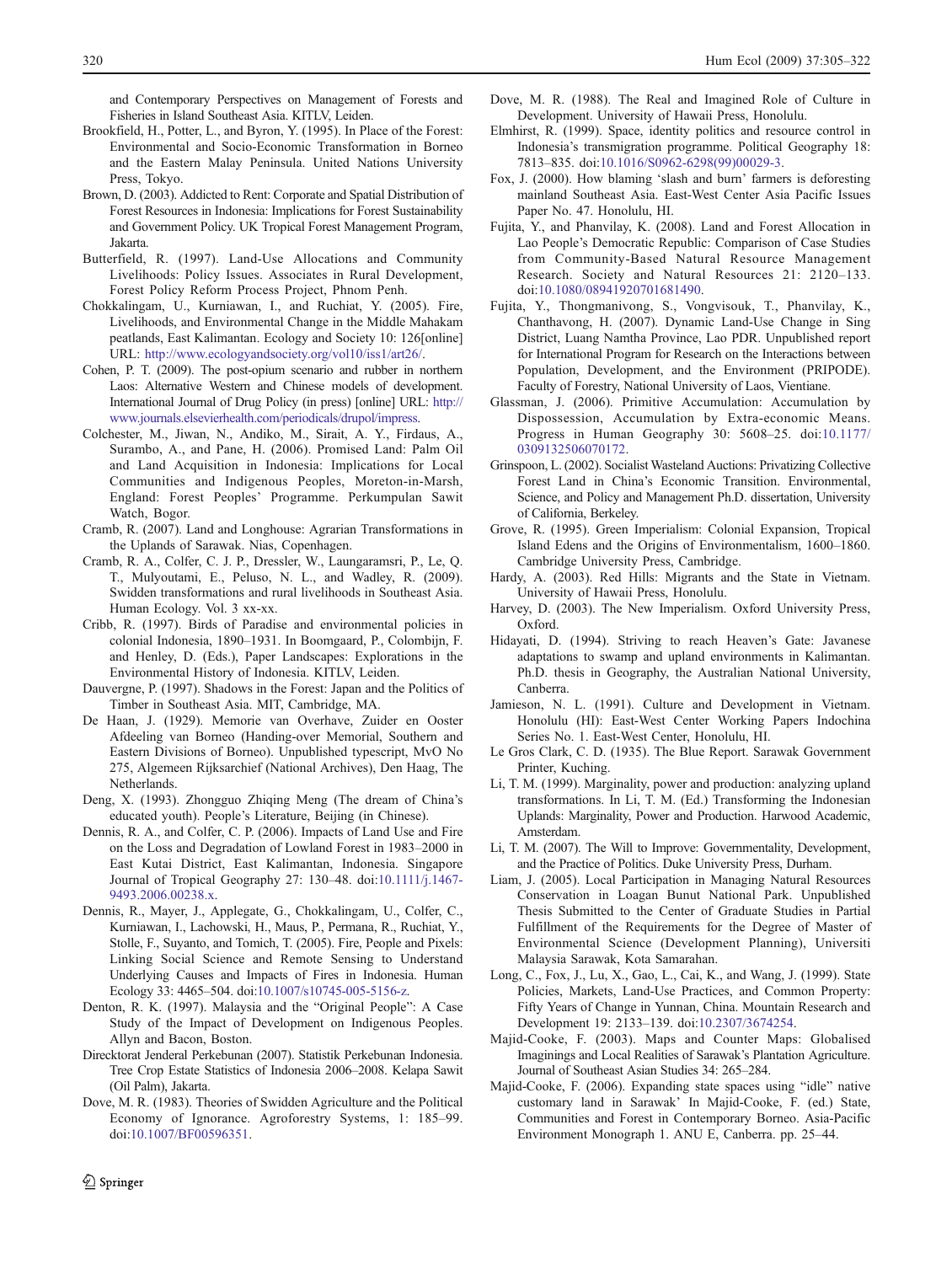- <span id="page-16-0"></span>Majid-Cooke, F., Ngidang, D., and Selamat, N. (2006). In-situ offfarm work: Social Transformation of Small-holder Oil Palm Economies of Sabah and Sarawak. Research Project no. 272 132 03MAL funded by UNESCO.
- Manning, C. (1971). The Timber Boom in East Kalimantan. Bulletin of Indonesian Economic Studies 7: 30–61. doi:[10.1080/](http://dx.doi.org/10.1080/00074917112331331902) [00074917112331331902](http://dx.doi.org/10.1080/00074917112331331902).
- McCarthy, J. (2006). The Fourth Circle: A Political Ecology of Sumatra's Rainforest Frontier. Stanford University Press, Stanford.
- Menzies, N. (1994). Forest and Land Management in Imperial China. Palgrave Macmillan, New York.
- Moniaga, S. (1993). Toward community-based forestry and recognition of adat property rights in the Outer Islands of Indonesia. In Fox, J. (Ed). Legal Frameworks for Forest Management in Asia: Case Studies of Community State Relations. Program on Environment Occasional Paper No. 16. East-West Center, Honolulu, HI.
- Nevins, J. and Peluso, N. L. (Eds.). (2008). Taking Southeast Asia to Market: Commodities, People and Nature in a Neoliberal Age. Cornell University Press, Ithaca.
- Ngidang, D. (1996). Batang Ai hydropower resettlement scheme. In Solhee, H., Chew, D. and Sim, A. H. (eds.) Resettlement and Development in Sarawak: Experiences and Future Trends, AZAM, Kuching, pp. 18–32.
- Ngidang, D. (1997). Native Customary Land Rights, Public Policy, Land Reform and Plantation Development in Sarawak. Borneo Review 8: 163–80.
- Ngidang, D. (2002). Contradiction in Land Development Schemes: The Case of Joint Ventures in Sarawak, Malaysia. Asia Pacific Viewpoint 43: 2157–180. doi:[10.1111/1467-8373.00171.](http://dx.doi.org/10.1111/1467-8373.00171)
- Ngidang, D. (2005). Deconstruction and Reconstruction of Native Customary Land Tenure in Sarawak. Southeast Asian Studies 43: 47–75.
- Obidzinski, K., Andrianto, A., and Wijaya, C. (2007). Cross-border Timber Trade in Indonesia: Critical or Overstated Problem? Forest Governance Lessons from Kalimantan. International Forestry Review 9: 1526–535. doi:[10.1505/ifor.9.1.526.](http://dx.doi.org/10.1505/ifor.9.1.526)
- Osborne, M. (1965). Strategic Hamlets in South Vietnam: A Survey and a Comparison. Cornell Southeast Asia Program, Ithaca, NY.
- Padoch, C., Coffey, K., Mertz, O., Leisz, S., Fox, J., and Wadley, R. (2007). The Demise of Swidden in Southeast Asia? Local Realities and Regional Ambiguities. Danish Journal of Geography 107: (1)29–42.
- Peluso, N. L. (1992). Rich Forests, Poor People: Resource Control and Resistance in Java. University of California Press, Berkeley.
- Peluso, N. L. (1993). Coercing Conservation: The Politics of State Resource Control. Global Environmental Change, 3: 2199–217. doi:[10.1016/0959-3780\(93\)90006-7](http://dx.doi.org/10.1016/0959-3780(93)90006-7).
- Peluso, N. L., and Vandergeest, P. (2001). Genealogies of the Political Forest and Customary Rights in Indonesia, Malaysia, and Thailand. The Journal of Asian Studies 60: 3761–812. doi[:10.2307/2700109.](http://dx.doi.org/10.2307/2700109)
- Peluso, N. L., and Vandergeest, P. (2009). Taking the Forest out of the Jungle: Counter-insurgency and the Political Forest in Southeast Asia. In Hecht, S., Padoch, C. (Eds). The Social Lives of Forests. University of Chicago Press, Chicago.
- Perusahaan Negara Perkebunan VII. (1984). Pertama di Kalimantan Barat: Pabrik Kelapa Sawit Gunung Meliau (First in West Kalimantan: Gunung Meliau Palm Oil Mill). Jakarta: Proyek Pengembangunan Kelapa Sawit di Kalimantan Barat (Oil Palm Plantation Development in West Kalimantan).
- Petebang, E., and Bider, B. (2001). Ladang hilang, Dayak pun hilang: masih pantaskah disebut Dayak? (The swidden disappears, so the Dayak disappears: can they reasonably still be called Dayaks?). Kalimantan Review 67: (10)26–27.
- Phanvilay, K. (2009). Impacts of land-use and land-cover transitions on people's livelihoods in the uplands of Northern Laos: Case Studies from Bokeo and Luang Namtha Provinces. Ph.D. dissertation, Department of Geography, University of Hawaii.
- Poffenberger, M. (Ed.). (1990). Keepers of the Forest: Land Management Alternatives in Southeast Asia. Kumarian, West Hartford, Ct.
- Porter, A. F. (1967). Land Administration in Sarawak. Government Printing, Kuching.
- Potter, L. (2003). Forests versus agriculture: Colonial forest services, environmental ideas and the regulation of land-use change in Southeast Asia. In Tuck-Po, L., de Jong, W., and Ken-ichi, A. (Eds.) Political Ecology of Tropical Forests in Southeast Asia. Kyoto University Press, Kyoto.
- Potter, L., and Badcock, S. (2004). Tree Crop Smallholders, Capitalism and Adat: Studies in Riau Province, Indonesia. Asia Pacific Viewpoint, 45: 3341–356. doi[:10.1111/j.1467-8373.2004.00245.x](http://dx.doi.org/10.1111/j.1467-8373.2004.00245.x).
- Potter, L. and Badcock, S. (2007). Can Indonesia's complex agroforests survive globalization and decentralization? Sanggau District, West Kalimantan. In Connell, J. and Waddell, E. (Eds.) Environment, Development and Change in Rural Asia-Pacific: Between Local and Global. Rutledge, London.
- Potter, L., and Lee, J. (1998). Tree Planting in Indonesia: Trends, Impacts and Directions.. Occasional Paper No 18. Center for International Forestry Research (CIFOR), Bogor.
- Potter, L., Brookfield, H., and Byron, Y. (1995). In Place of the Forest: Environmental and Socioeconomic Transformation in Borneo and the Eastern Malay Peninsula. United Nations University Press, Tokyo.
- Rambo, A. T. (1995). Defining highland development challenges in Vietnam: some themes and issues emerging from the conference. In Rambo, A. T., Reed, R., Le Trong Cuc, DiGregoiro, M. (Eds.) The Challenges of Highland Development in Vietnam. East-West Center, Honolulu (HI), pp. xi–xxvii.
- Rich, B. (1995). Mortgaging the Earth: The World Bank, Environmental Impoverishment, and the Crisis of Development. Beacon, Boston, MA.
- Rigg, J. (2003). Southeast Asia: The Human Landscape of Modernization and Development. Routledge, London.
- Rigg, J. (2005). Poverty and Livelihoods after Full-Time Farming: A South-East Asian View. Asia Pacific Viewpoint, 46: 2173–184. doi:[10.1111/j.1467-8373.2005.00266.x.](http://dx.doi.org/10.1111/j.1467-8373.2005.00266.x)
- Rigg, J. (2006). Land, Farming, Livelihoods, and Poverty: Rethinking the Links in the Rural South. World Development, 34: 1180–202. doi:[10.1016/j.worlddev.2005.07.015.](http://dx.doi.org/10.1016/j.worlddev.2005.07.015)
- Rigg, J., and Nattapoolwat, S. (2001). Embracing the Global in Thailand: Activism and Pragmatism in an Era of Deagrarianisation. World Development, 29: 6945–960. doi:[10.1016/S0305-](http://dx.doi.org/10.1016/S0305-750X(01)00021-3) [750X\(01\)00021-3.](http://dx.doi.org/10.1016/S0305-750X(01)00021-3)
- Ross, M. L. (2001). Timber Booms and Institutional Breakdown in Southeast Asia. Cambridge University Press, New York.
- Scott, J. C. (1976). The Moral Economy of the Peasant: Rebellion and Subsistence in Southeast Asia. Yale University Press, New Haven.
- Scott, J. C. (1998). Seeing Like a State: How Certain Schemes to Improve the Human Condition Have Failed. Yale University Press, New Haven, CT.
- Sioh, M. (2004). An Ecology of Postcoloniality: Disciplining Nature and Society in Malaya, 1984–1957. Journal of Historical Geography, 30: 729–746. doi:[10.1016/j.jhg.2003.08.024](http://dx.doi.org/10.1016/j.jhg.2003.08.024).
- Sturgeon, J. C. (2005). Border Landscapes: The Politics of Akha Land Use in China and Thailand. University of Washington Press, Seattle.
- Thapa, G., and Weber, K. (1991). Soil Erosion in Developing Countries: A Politico Economic Explanation. Environmental Management 15: 4461–473. doi:[10.1007/BF02394737.](http://dx.doi.org/10.1007/BF02394737)
- Thiesenhausen, W. (1991). Implications of the Rural Land Tenure System for the Environmental Debate: Three Scenarios. Journal of Developing Areas 24: 11–24.
- Thomas, D. (2005). Developing Watershed Management Organizations in Pilot Sub-basins of the Ping River Basin. Office of Natural Resources and Environmental Policy and Planning, Ministry of Natural Resources and Environment, Bangkok 288 p.